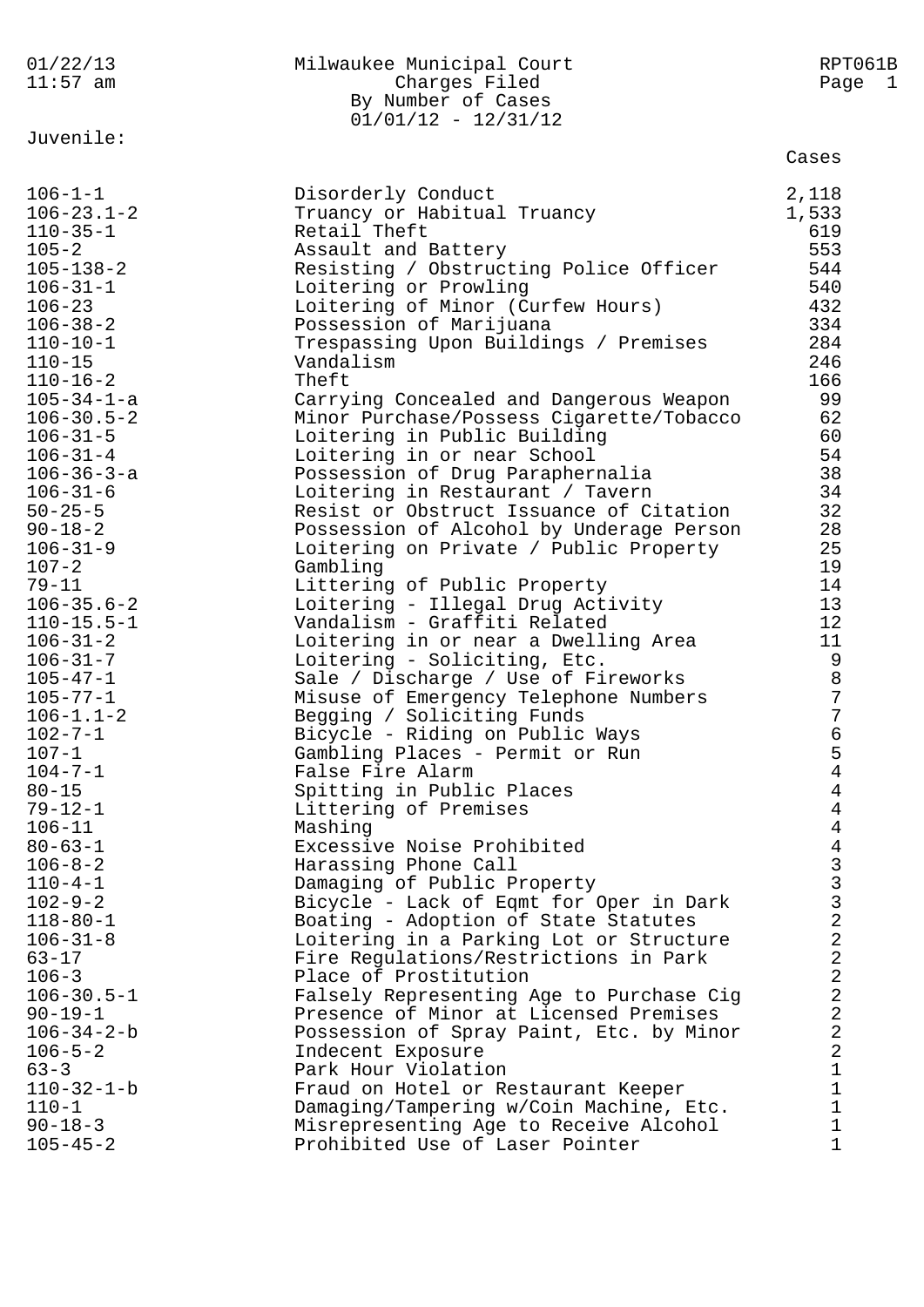| 01/22/13<br>$11:57$ am                                                                                               | Milwaukee Municipal Court<br>Charges Filed<br>By Number of Cases<br>$01/01/12 - 12/31/12$                                                                                                                  | RPT061B<br>Page 2 |
|----------------------------------------------------------------------------------------------------------------------|------------------------------------------------------------------------------------------------------------------------------------------------------------------------------------------------------------|-------------------|
| Juvenile:                                                                                                            |                                                                                                                                                                                                            | Cases             |
| $106 - 23.3 - 2$<br>$90 - 18 - 1 - c$<br>$102 - 9 - 1$<br>$106 - 37 - 2$<br>$110 - 32 - 1 - a$<br>$105 - 34 - 1 - b$ | Contributing to Truancy<br>Underage Attempt/Procure Alcohol<br>Bicycle - Brakes Not in Good Working Con<br>Frequenting An Illegal Drug House<br>Fraud on Hotel or Restaurant<br>Carrying Concealed Firearm |                   |
| Total Cases Filed:                                                                                                   |                                                                                                                                                                                                            | 7,968             |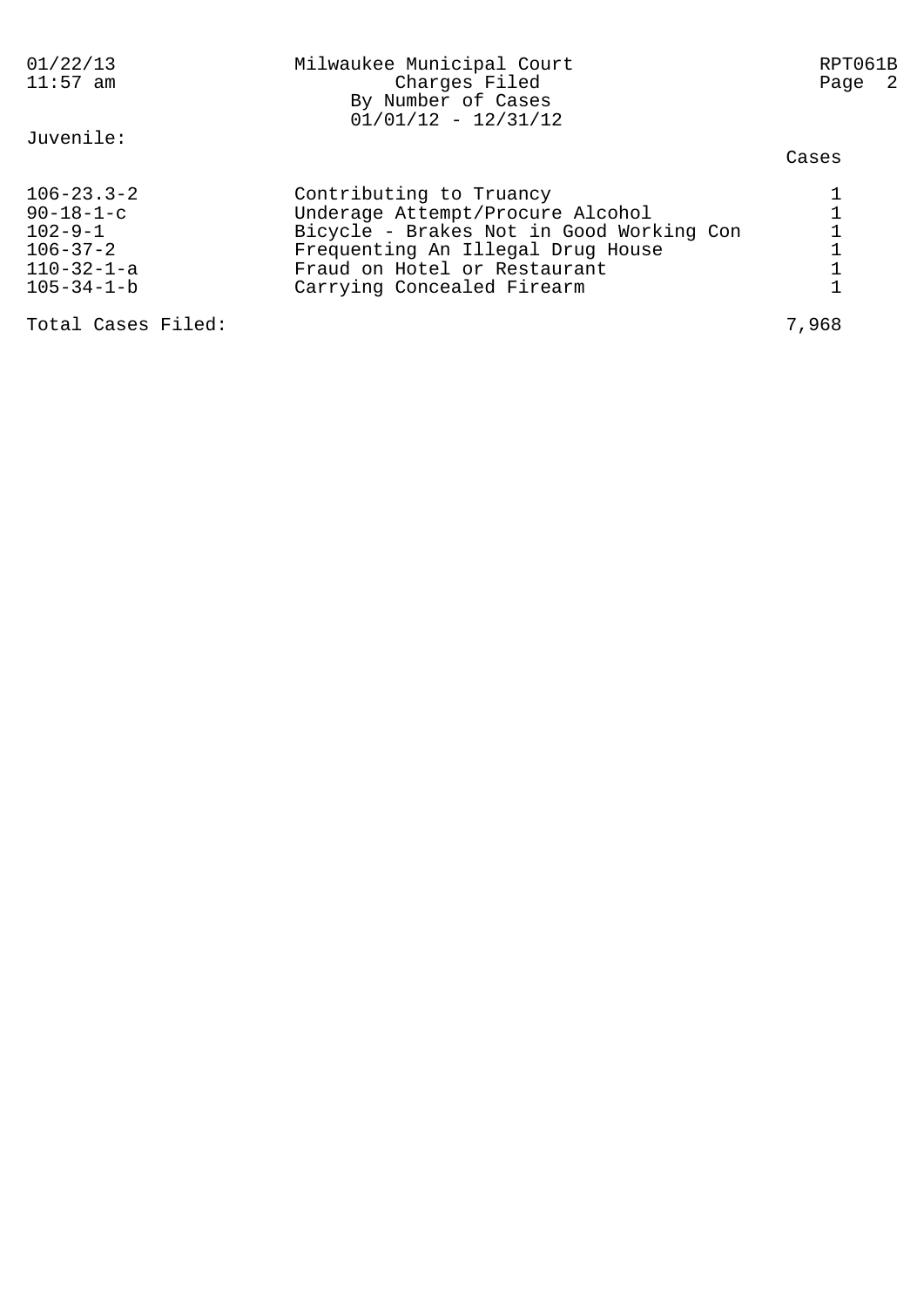| By Number of Cases<br>$01/01/12 - 12/31/12$<br>Ordinances:<br>Cases<br>$106 - 1 - 1$<br>7,630<br>Disorderly Conduct<br>Retail Theft<br>$110 - 35 - 1$<br>3,634<br>$105 - 138 - 2$<br>Resisting / Obstructing Police Officer<br>3,030<br>200 through 295<br>2,736<br>Building Code Violations<br>2,683<br>$106 - 31 - 1$<br>Loitering or Prowling<br>$105 - 2$<br>Assault and Battery<br>2,478<br>$101 - 34 - 1$<br>Contested Parking Citation(s)<br>2,387<br>$106 - 38 - 2$<br>1,953<br>Possession of Marijuana<br>1,907<br>$106 - 23.1 - 2$<br>Truancy or Habitual Truancy<br>$110 - 10 - 1$<br>Trespassing Upon Buildings / Premises<br>1,697<br>Vandalism<br>$110 - 15$<br>1,649<br>$80 - 63 - 1$<br>Excessive Noise Prohibited<br>1,008<br>876<br>$106 - 36 - 3 - a$<br>Possession of Drug Paraphernalia<br>787<br>Theft<br>$110 - 16 - 2$<br>751<br>$106 - 23.3 - 2$<br>Contributing to Truancy<br>749<br>$106 - 1.8 - 1$<br>Public Drinking<br>Possession of Alcohol by Underage Person<br>650<br>$90 - 18 - 2$<br>$106 - 31 - 7$<br>Loitering - Soliciting, Etc.<br>557<br>$106 - 23$<br>Loitering of Minor (Curfew Hours)<br>435<br>365<br>$200 - 51.7 - 7$<br>Fail to Provide Access for Inspection<br>$105 - 34 - 1 - a$<br>342<br>Carrying Concealed and Dangerous Weapon<br>320<br>$92 - 3 - 3 - a$<br>Junk Collector/Dealer - License Required<br>281<br>$106 - 1.1 - 2$<br>Begging / Soliciting Funds<br>280<br>$106 - 31 - 6$<br>Loitering in Restaurant / Tavern<br>263<br>$106 - 35.6 - 2$<br>Loitering - Illegal Drug Activity<br>255<br>$200 - 51.7 - 4 - a$<br>Registration Stmt Reqd - Vacant Building<br>229<br>$118 - 80 - 1$<br>Boating - Adoption of State Statutes<br>217<br>$78 - 17 - 1$<br>Dog and Cat Licenses Required<br>208<br>$105 - 77 - 1$<br>Misuse of Emergency Telephone Numbers<br>$106 - 31 - 5$<br>Loitering in Public Building<br>191<br>189<br>Littering of Public Property<br>$79 - 11$<br>$50 - 25 - 5$<br>174<br>Resist or Obstruct Issuance of Citation<br>$90 - 19 - 1$<br>Presence of Minor at Licensed Premises<br>128<br>$78 - 19 - 1$<br>Permitting Animal at Large<br>117<br>$106 - 31 - 9$<br>Loitering on Private / Public Property<br>113<br>$107 - 2$<br>98<br>Gambling<br>$78 - 22 - 2$<br>96<br>Pit Bull/Rottweiler - Yard / Kennel Reqs<br>$106 - 30.5 - 2$<br>91<br>Minor Purchase/Possess Cigarette/Tobacco<br>90<br>$106 - 8 - 4$<br>Harassing Phone Calls - Repeated<br>86<br>$106 - 31 - 4$<br>Loitering in or near School<br>85<br>$78 - 22 - 3$<br>Pit-Bull/Rottweiler - Behavior Class Req<br>83<br>$92 - 13 - 1$<br>Junk Collector/Dealer - Reporting Req'd<br>$106 - 35 - 2$<br>Loitering - Soliciting Prostitute<br>70<br>62<br>$106 - 37 - 2$<br>Frequenting An Illegal Drug House<br>$90 - 18 - 3$<br>Misrepresenting Age to Receive Alcohol<br>61<br>$105 - 75 - 15 - a$<br>Excessive False Alarms<br>60<br>59<br>$79 - 12 - 1$<br>Littering of Premises<br>55<br>$106 - 31 - 8$<br>Loitering in a Parking Lot or Structure<br>$78 - 31 - 2$<br>Cruelty to Animals - Food and Water Reqs<br>51<br>$92 - 3 - 8 - d$<br>50<br>Junk Coll/Dealer - Records Non-Reg Prop<br>$78 - 23 - 1 - a$<br>Dangerous Animal Regulations<br>45<br>$106 - 30 - 2 - a$<br>Sale of Cigarettes to Minor/Underage<br>44 | 01/22/13   | Milwaukee Municipal Court | RPT061B |
|-------------------------------------------------------------------------------------------------------------------------------------------------------------------------------------------------------------------------------------------------------------------------------------------------------------------------------------------------------------------------------------------------------------------------------------------------------------------------------------------------------------------------------------------------------------------------------------------------------------------------------------------------------------------------------------------------------------------------------------------------------------------------------------------------------------------------------------------------------------------------------------------------------------------------------------------------------------------------------------------------------------------------------------------------------------------------------------------------------------------------------------------------------------------------------------------------------------------------------------------------------------------------------------------------------------------------------------------------------------------------------------------------------------------------------------------------------------------------------------------------------------------------------------------------------------------------------------------------------------------------------------------------------------------------------------------------------------------------------------------------------------------------------------------------------------------------------------------------------------------------------------------------------------------------------------------------------------------------------------------------------------------------------------------------------------------------------------------------------------------------------------------------------------------------------------------------------------------------------------------------------------------------------------------------------------------------------------------------------------------------------------------------------------------------------------------------------------------------------------------------------------------------------------------------------------------------------------------------------------------------------------------------------------------------------------------------------------------------------------------------------------------------------------------------------------------------------------------------------------------------------------------------------------------------------------------------------------------------------------------------------------------------------------------------------------------------------------------------------------------------------------------------------------------------------------------------------------------------------------------------------------------------------|------------|---------------------------|---------|
|                                                                                                                                                                                                                                                                                                                                                                                                                                                                                                                                                                                                                                                                                                                                                                                                                                                                                                                                                                                                                                                                                                                                                                                                                                                                                                                                                                                                                                                                                                                                                                                                                                                                                                                                                                                                                                                                                                                                                                                                                                                                                                                                                                                                                                                                                                                                                                                                                                                                                                                                                                                                                                                                                                                                                                                                                                                                                                                                                                                                                                                                                                                                                                                                                                                                               | $11:57$ am | Charges Filed             | Page 3  |
|                                                                                                                                                                                                                                                                                                                                                                                                                                                                                                                                                                                                                                                                                                                                                                                                                                                                                                                                                                                                                                                                                                                                                                                                                                                                                                                                                                                                                                                                                                                                                                                                                                                                                                                                                                                                                                                                                                                                                                                                                                                                                                                                                                                                                                                                                                                                                                                                                                                                                                                                                                                                                                                                                                                                                                                                                                                                                                                                                                                                                                                                                                                                                                                                                                                                               |            |                           |         |
|                                                                                                                                                                                                                                                                                                                                                                                                                                                                                                                                                                                                                                                                                                                                                                                                                                                                                                                                                                                                                                                                                                                                                                                                                                                                                                                                                                                                                                                                                                                                                                                                                                                                                                                                                                                                                                                                                                                                                                                                                                                                                                                                                                                                                                                                                                                                                                                                                                                                                                                                                                                                                                                                                                                                                                                                                                                                                                                                                                                                                                                                                                                                                                                                                                                                               |            |                           |         |
|                                                                                                                                                                                                                                                                                                                                                                                                                                                                                                                                                                                                                                                                                                                                                                                                                                                                                                                                                                                                                                                                                                                                                                                                                                                                                                                                                                                                                                                                                                                                                                                                                                                                                                                                                                                                                                                                                                                                                                                                                                                                                                                                                                                                                                                                                                                                                                                                                                                                                                                                                                                                                                                                                                                                                                                                                                                                                                                                                                                                                                                                                                                                                                                                                                                                               |            |                           |         |
|                                                                                                                                                                                                                                                                                                                                                                                                                                                                                                                                                                                                                                                                                                                                                                                                                                                                                                                                                                                                                                                                                                                                                                                                                                                                                                                                                                                                                                                                                                                                                                                                                                                                                                                                                                                                                                                                                                                                                                                                                                                                                                                                                                                                                                                                                                                                                                                                                                                                                                                                                                                                                                                                                                                                                                                                                                                                                                                                                                                                                                                                                                                                                                                                                                                                               |            |                           |         |
|                                                                                                                                                                                                                                                                                                                                                                                                                                                                                                                                                                                                                                                                                                                                                                                                                                                                                                                                                                                                                                                                                                                                                                                                                                                                                                                                                                                                                                                                                                                                                                                                                                                                                                                                                                                                                                                                                                                                                                                                                                                                                                                                                                                                                                                                                                                                                                                                                                                                                                                                                                                                                                                                                                                                                                                                                                                                                                                                                                                                                                                                                                                                                                                                                                                                               |            |                           |         |
|                                                                                                                                                                                                                                                                                                                                                                                                                                                                                                                                                                                                                                                                                                                                                                                                                                                                                                                                                                                                                                                                                                                                                                                                                                                                                                                                                                                                                                                                                                                                                                                                                                                                                                                                                                                                                                                                                                                                                                                                                                                                                                                                                                                                                                                                                                                                                                                                                                                                                                                                                                                                                                                                                                                                                                                                                                                                                                                                                                                                                                                                                                                                                                                                                                                                               |            |                           |         |
|                                                                                                                                                                                                                                                                                                                                                                                                                                                                                                                                                                                                                                                                                                                                                                                                                                                                                                                                                                                                                                                                                                                                                                                                                                                                                                                                                                                                                                                                                                                                                                                                                                                                                                                                                                                                                                                                                                                                                                                                                                                                                                                                                                                                                                                                                                                                                                                                                                                                                                                                                                                                                                                                                                                                                                                                                                                                                                                                                                                                                                                                                                                                                                                                                                                                               |            |                           |         |
|                                                                                                                                                                                                                                                                                                                                                                                                                                                                                                                                                                                                                                                                                                                                                                                                                                                                                                                                                                                                                                                                                                                                                                                                                                                                                                                                                                                                                                                                                                                                                                                                                                                                                                                                                                                                                                                                                                                                                                                                                                                                                                                                                                                                                                                                                                                                                                                                                                                                                                                                                                                                                                                                                                                                                                                                                                                                                                                                                                                                                                                                                                                                                                                                                                                                               |            |                           |         |
|                                                                                                                                                                                                                                                                                                                                                                                                                                                                                                                                                                                                                                                                                                                                                                                                                                                                                                                                                                                                                                                                                                                                                                                                                                                                                                                                                                                                                                                                                                                                                                                                                                                                                                                                                                                                                                                                                                                                                                                                                                                                                                                                                                                                                                                                                                                                                                                                                                                                                                                                                                                                                                                                                                                                                                                                                                                                                                                                                                                                                                                                                                                                                                                                                                                                               |            |                           |         |
|                                                                                                                                                                                                                                                                                                                                                                                                                                                                                                                                                                                                                                                                                                                                                                                                                                                                                                                                                                                                                                                                                                                                                                                                                                                                                                                                                                                                                                                                                                                                                                                                                                                                                                                                                                                                                                                                                                                                                                                                                                                                                                                                                                                                                                                                                                                                                                                                                                                                                                                                                                                                                                                                                                                                                                                                                                                                                                                                                                                                                                                                                                                                                                                                                                                                               |            |                           |         |
|                                                                                                                                                                                                                                                                                                                                                                                                                                                                                                                                                                                                                                                                                                                                                                                                                                                                                                                                                                                                                                                                                                                                                                                                                                                                                                                                                                                                                                                                                                                                                                                                                                                                                                                                                                                                                                                                                                                                                                                                                                                                                                                                                                                                                                                                                                                                                                                                                                                                                                                                                                                                                                                                                                                                                                                                                                                                                                                                                                                                                                                                                                                                                                                                                                                                               |            |                           |         |
|                                                                                                                                                                                                                                                                                                                                                                                                                                                                                                                                                                                                                                                                                                                                                                                                                                                                                                                                                                                                                                                                                                                                                                                                                                                                                                                                                                                                                                                                                                                                                                                                                                                                                                                                                                                                                                                                                                                                                                                                                                                                                                                                                                                                                                                                                                                                                                                                                                                                                                                                                                                                                                                                                                                                                                                                                                                                                                                                                                                                                                                                                                                                                                                                                                                                               |            |                           |         |
|                                                                                                                                                                                                                                                                                                                                                                                                                                                                                                                                                                                                                                                                                                                                                                                                                                                                                                                                                                                                                                                                                                                                                                                                                                                                                                                                                                                                                                                                                                                                                                                                                                                                                                                                                                                                                                                                                                                                                                                                                                                                                                                                                                                                                                                                                                                                                                                                                                                                                                                                                                                                                                                                                                                                                                                                                                                                                                                                                                                                                                                                                                                                                                                                                                                                               |            |                           |         |
|                                                                                                                                                                                                                                                                                                                                                                                                                                                                                                                                                                                                                                                                                                                                                                                                                                                                                                                                                                                                                                                                                                                                                                                                                                                                                                                                                                                                                                                                                                                                                                                                                                                                                                                                                                                                                                                                                                                                                                                                                                                                                                                                                                                                                                                                                                                                                                                                                                                                                                                                                                                                                                                                                                                                                                                                                                                                                                                                                                                                                                                                                                                                                                                                                                                                               |            |                           |         |
|                                                                                                                                                                                                                                                                                                                                                                                                                                                                                                                                                                                                                                                                                                                                                                                                                                                                                                                                                                                                                                                                                                                                                                                                                                                                                                                                                                                                                                                                                                                                                                                                                                                                                                                                                                                                                                                                                                                                                                                                                                                                                                                                                                                                                                                                                                                                                                                                                                                                                                                                                                                                                                                                                                                                                                                                                                                                                                                                                                                                                                                                                                                                                                                                                                                                               |            |                           |         |
|                                                                                                                                                                                                                                                                                                                                                                                                                                                                                                                                                                                                                                                                                                                                                                                                                                                                                                                                                                                                                                                                                                                                                                                                                                                                                                                                                                                                                                                                                                                                                                                                                                                                                                                                                                                                                                                                                                                                                                                                                                                                                                                                                                                                                                                                                                                                                                                                                                                                                                                                                                                                                                                                                                                                                                                                                                                                                                                                                                                                                                                                                                                                                                                                                                                                               |            |                           |         |
|                                                                                                                                                                                                                                                                                                                                                                                                                                                                                                                                                                                                                                                                                                                                                                                                                                                                                                                                                                                                                                                                                                                                                                                                                                                                                                                                                                                                                                                                                                                                                                                                                                                                                                                                                                                                                                                                                                                                                                                                                                                                                                                                                                                                                                                                                                                                                                                                                                                                                                                                                                                                                                                                                                                                                                                                                                                                                                                                                                                                                                                                                                                                                                                                                                                                               |            |                           |         |
|                                                                                                                                                                                                                                                                                                                                                                                                                                                                                                                                                                                                                                                                                                                                                                                                                                                                                                                                                                                                                                                                                                                                                                                                                                                                                                                                                                                                                                                                                                                                                                                                                                                                                                                                                                                                                                                                                                                                                                                                                                                                                                                                                                                                                                                                                                                                                                                                                                                                                                                                                                                                                                                                                                                                                                                                                                                                                                                                                                                                                                                                                                                                                                                                                                                                               |            |                           |         |
|                                                                                                                                                                                                                                                                                                                                                                                                                                                                                                                                                                                                                                                                                                                                                                                                                                                                                                                                                                                                                                                                                                                                                                                                                                                                                                                                                                                                                                                                                                                                                                                                                                                                                                                                                                                                                                                                                                                                                                                                                                                                                                                                                                                                                                                                                                                                                                                                                                                                                                                                                                                                                                                                                                                                                                                                                                                                                                                                                                                                                                                                                                                                                                                                                                                                               |            |                           |         |
|                                                                                                                                                                                                                                                                                                                                                                                                                                                                                                                                                                                                                                                                                                                                                                                                                                                                                                                                                                                                                                                                                                                                                                                                                                                                                                                                                                                                                                                                                                                                                                                                                                                                                                                                                                                                                                                                                                                                                                                                                                                                                                                                                                                                                                                                                                                                                                                                                                                                                                                                                                                                                                                                                                                                                                                                                                                                                                                                                                                                                                                                                                                                                                                                                                                                               |            |                           |         |
|                                                                                                                                                                                                                                                                                                                                                                                                                                                                                                                                                                                                                                                                                                                                                                                                                                                                                                                                                                                                                                                                                                                                                                                                                                                                                                                                                                                                                                                                                                                                                                                                                                                                                                                                                                                                                                                                                                                                                                                                                                                                                                                                                                                                                                                                                                                                                                                                                                                                                                                                                                                                                                                                                                                                                                                                                                                                                                                                                                                                                                                                                                                                                                                                                                                                               |            |                           |         |
|                                                                                                                                                                                                                                                                                                                                                                                                                                                                                                                                                                                                                                                                                                                                                                                                                                                                                                                                                                                                                                                                                                                                                                                                                                                                                                                                                                                                                                                                                                                                                                                                                                                                                                                                                                                                                                                                                                                                                                                                                                                                                                                                                                                                                                                                                                                                                                                                                                                                                                                                                                                                                                                                                                                                                                                                                                                                                                                                                                                                                                                                                                                                                                                                                                                                               |            |                           |         |
|                                                                                                                                                                                                                                                                                                                                                                                                                                                                                                                                                                                                                                                                                                                                                                                                                                                                                                                                                                                                                                                                                                                                                                                                                                                                                                                                                                                                                                                                                                                                                                                                                                                                                                                                                                                                                                                                                                                                                                                                                                                                                                                                                                                                                                                                                                                                                                                                                                                                                                                                                                                                                                                                                                                                                                                                                                                                                                                                                                                                                                                                                                                                                                                                                                                                               |            |                           |         |
|                                                                                                                                                                                                                                                                                                                                                                                                                                                                                                                                                                                                                                                                                                                                                                                                                                                                                                                                                                                                                                                                                                                                                                                                                                                                                                                                                                                                                                                                                                                                                                                                                                                                                                                                                                                                                                                                                                                                                                                                                                                                                                                                                                                                                                                                                                                                                                                                                                                                                                                                                                                                                                                                                                                                                                                                                                                                                                                                                                                                                                                                                                                                                                                                                                                                               |            |                           |         |
|                                                                                                                                                                                                                                                                                                                                                                                                                                                                                                                                                                                                                                                                                                                                                                                                                                                                                                                                                                                                                                                                                                                                                                                                                                                                                                                                                                                                                                                                                                                                                                                                                                                                                                                                                                                                                                                                                                                                                                                                                                                                                                                                                                                                                                                                                                                                                                                                                                                                                                                                                                                                                                                                                                                                                                                                                                                                                                                                                                                                                                                                                                                                                                                                                                                                               |            |                           |         |
|                                                                                                                                                                                                                                                                                                                                                                                                                                                                                                                                                                                                                                                                                                                                                                                                                                                                                                                                                                                                                                                                                                                                                                                                                                                                                                                                                                                                                                                                                                                                                                                                                                                                                                                                                                                                                                                                                                                                                                                                                                                                                                                                                                                                                                                                                                                                                                                                                                                                                                                                                                                                                                                                                                                                                                                                                                                                                                                                                                                                                                                                                                                                                                                                                                                                               |            |                           |         |
|                                                                                                                                                                                                                                                                                                                                                                                                                                                                                                                                                                                                                                                                                                                                                                                                                                                                                                                                                                                                                                                                                                                                                                                                                                                                                                                                                                                                                                                                                                                                                                                                                                                                                                                                                                                                                                                                                                                                                                                                                                                                                                                                                                                                                                                                                                                                                                                                                                                                                                                                                                                                                                                                                                                                                                                                                                                                                                                                                                                                                                                                                                                                                                                                                                                                               |            |                           |         |
|                                                                                                                                                                                                                                                                                                                                                                                                                                                                                                                                                                                                                                                                                                                                                                                                                                                                                                                                                                                                                                                                                                                                                                                                                                                                                                                                                                                                                                                                                                                                                                                                                                                                                                                                                                                                                                                                                                                                                                                                                                                                                                                                                                                                                                                                                                                                                                                                                                                                                                                                                                                                                                                                                                                                                                                                                                                                                                                                                                                                                                                                                                                                                                                                                                                                               |            |                           |         |
|                                                                                                                                                                                                                                                                                                                                                                                                                                                                                                                                                                                                                                                                                                                                                                                                                                                                                                                                                                                                                                                                                                                                                                                                                                                                                                                                                                                                                                                                                                                                                                                                                                                                                                                                                                                                                                                                                                                                                                                                                                                                                                                                                                                                                                                                                                                                                                                                                                                                                                                                                                                                                                                                                                                                                                                                                                                                                                                                                                                                                                                                                                                                                                                                                                                                               |            |                           |         |
|                                                                                                                                                                                                                                                                                                                                                                                                                                                                                                                                                                                                                                                                                                                                                                                                                                                                                                                                                                                                                                                                                                                                                                                                                                                                                                                                                                                                                                                                                                                                                                                                                                                                                                                                                                                                                                                                                                                                                                                                                                                                                                                                                                                                                                                                                                                                                                                                                                                                                                                                                                                                                                                                                                                                                                                                                                                                                                                                                                                                                                                                                                                                                                                                                                                                               |            |                           |         |
|                                                                                                                                                                                                                                                                                                                                                                                                                                                                                                                                                                                                                                                                                                                                                                                                                                                                                                                                                                                                                                                                                                                                                                                                                                                                                                                                                                                                                                                                                                                                                                                                                                                                                                                                                                                                                                                                                                                                                                                                                                                                                                                                                                                                                                                                                                                                                                                                                                                                                                                                                                                                                                                                                                                                                                                                                                                                                                                                                                                                                                                                                                                                                                                                                                                                               |            |                           |         |
|                                                                                                                                                                                                                                                                                                                                                                                                                                                                                                                                                                                                                                                                                                                                                                                                                                                                                                                                                                                                                                                                                                                                                                                                                                                                                                                                                                                                                                                                                                                                                                                                                                                                                                                                                                                                                                                                                                                                                                                                                                                                                                                                                                                                                                                                                                                                                                                                                                                                                                                                                                                                                                                                                                                                                                                                                                                                                                                                                                                                                                                                                                                                                                                                                                                                               |            |                           |         |
|                                                                                                                                                                                                                                                                                                                                                                                                                                                                                                                                                                                                                                                                                                                                                                                                                                                                                                                                                                                                                                                                                                                                                                                                                                                                                                                                                                                                                                                                                                                                                                                                                                                                                                                                                                                                                                                                                                                                                                                                                                                                                                                                                                                                                                                                                                                                                                                                                                                                                                                                                                                                                                                                                                                                                                                                                                                                                                                                                                                                                                                                                                                                                                                                                                                                               |            |                           |         |
|                                                                                                                                                                                                                                                                                                                                                                                                                                                                                                                                                                                                                                                                                                                                                                                                                                                                                                                                                                                                                                                                                                                                                                                                                                                                                                                                                                                                                                                                                                                                                                                                                                                                                                                                                                                                                                                                                                                                                                                                                                                                                                                                                                                                                                                                                                                                                                                                                                                                                                                                                                                                                                                                                                                                                                                                                                                                                                                                                                                                                                                                                                                                                                                                                                                                               |            |                           |         |
|                                                                                                                                                                                                                                                                                                                                                                                                                                                                                                                                                                                                                                                                                                                                                                                                                                                                                                                                                                                                                                                                                                                                                                                                                                                                                                                                                                                                                                                                                                                                                                                                                                                                                                                                                                                                                                                                                                                                                                                                                                                                                                                                                                                                                                                                                                                                                                                                                                                                                                                                                                                                                                                                                                                                                                                                                                                                                                                                                                                                                                                                                                                                                                                                                                                                               |            |                           |         |
|                                                                                                                                                                                                                                                                                                                                                                                                                                                                                                                                                                                                                                                                                                                                                                                                                                                                                                                                                                                                                                                                                                                                                                                                                                                                                                                                                                                                                                                                                                                                                                                                                                                                                                                                                                                                                                                                                                                                                                                                                                                                                                                                                                                                                                                                                                                                                                                                                                                                                                                                                                                                                                                                                                                                                                                                                                                                                                                                                                                                                                                                                                                                                                                                                                                                               |            |                           |         |
|                                                                                                                                                                                                                                                                                                                                                                                                                                                                                                                                                                                                                                                                                                                                                                                                                                                                                                                                                                                                                                                                                                                                                                                                                                                                                                                                                                                                                                                                                                                                                                                                                                                                                                                                                                                                                                                                                                                                                                                                                                                                                                                                                                                                                                                                                                                                                                                                                                                                                                                                                                                                                                                                                                                                                                                                                                                                                                                                                                                                                                                                                                                                                                                                                                                                               |            |                           |         |
|                                                                                                                                                                                                                                                                                                                                                                                                                                                                                                                                                                                                                                                                                                                                                                                                                                                                                                                                                                                                                                                                                                                                                                                                                                                                                                                                                                                                                                                                                                                                                                                                                                                                                                                                                                                                                                                                                                                                                                                                                                                                                                                                                                                                                                                                                                                                                                                                                                                                                                                                                                                                                                                                                                                                                                                                                                                                                                                                                                                                                                                                                                                                                                                                                                                                               |            |                           |         |
|                                                                                                                                                                                                                                                                                                                                                                                                                                                                                                                                                                                                                                                                                                                                                                                                                                                                                                                                                                                                                                                                                                                                                                                                                                                                                                                                                                                                                                                                                                                                                                                                                                                                                                                                                                                                                                                                                                                                                                                                                                                                                                                                                                                                                                                                                                                                                                                                                                                                                                                                                                                                                                                                                                                                                                                                                                                                                                                                                                                                                                                                                                                                                                                                                                                                               |            |                           |         |
|                                                                                                                                                                                                                                                                                                                                                                                                                                                                                                                                                                                                                                                                                                                                                                                                                                                                                                                                                                                                                                                                                                                                                                                                                                                                                                                                                                                                                                                                                                                                                                                                                                                                                                                                                                                                                                                                                                                                                                                                                                                                                                                                                                                                                                                                                                                                                                                                                                                                                                                                                                                                                                                                                                                                                                                                                                                                                                                                                                                                                                                                                                                                                                                                                                                                               |            |                           |         |
|                                                                                                                                                                                                                                                                                                                                                                                                                                                                                                                                                                                                                                                                                                                                                                                                                                                                                                                                                                                                                                                                                                                                                                                                                                                                                                                                                                                                                                                                                                                                                                                                                                                                                                                                                                                                                                                                                                                                                                                                                                                                                                                                                                                                                                                                                                                                                                                                                                                                                                                                                                                                                                                                                                                                                                                                                                                                                                                                                                                                                                                                                                                                                                                                                                                                               |            |                           |         |
|                                                                                                                                                                                                                                                                                                                                                                                                                                                                                                                                                                                                                                                                                                                                                                                                                                                                                                                                                                                                                                                                                                                                                                                                                                                                                                                                                                                                                                                                                                                                                                                                                                                                                                                                                                                                                                                                                                                                                                                                                                                                                                                                                                                                                                                                                                                                                                                                                                                                                                                                                                                                                                                                                                                                                                                                                                                                                                                                                                                                                                                                                                                                                                                                                                                                               |            |                           |         |
|                                                                                                                                                                                                                                                                                                                                                                                                                                                                                                                                                                                                                                                                                                                                                                                                                                                                                                                                                                                                                                                                                                                                                                                                                                                                                                                                                                                                                                                                                                                                                                                                                                                                                                                                                                                                                                                                                                                                                                                                                                                                                                                                                                                                                                                                                                                                                                                                                                                                                                                                                                                                                                                                                                                                                                                                                                                                                                                                                                                                                                                                                                                                                                                                                                                                               |            |                           |         |
|                                                                                                                                                                                                                                                                                                                                                                                                                                                                                                                                                                                                                                                                                                                                                                                                                                                                                                                                                                                                                                                                                                                                                                                                                                                                                                                                                                                                                                                                                                                                                                                                                                                                                                                                                                                                                                                                                                                                                                                                                                                                                                                                                                                                                                                                                                                                                                                                                                                                                                                                                                                                                                                                                                                                                                                                                                                                                                                                                                                                                                                                                                                                                                                                                                                                               |            |                           |         |
|                                                                                                                                                                                                                                                                                                                                                                                                                                                                                                                                                                                                                                                                                                                                                                                                                                                                                                                                                                                                                                                                                                                                                                                                                                                                                                                                                                                                                                                                                                                                                                                                                                                                                                                                                                                                                                                                                                                                                                                                                                                                                                                                                                                                                                                                                                                                                                                                                                                                                                                                                                                                                                                                                                                                                                                                                                                                                                                                                                                                                                                                                                                                                                                                                                                                               |            |                           |         |
|                                                                                                                                                                                                                                                                                                                                                                                                                                                                                                                                                                                                                                                                                                                                                                                                                                                                                                                                                                                                                                                                                                                                                                                                                                                                                                                                                                                                                                                                                                                                                                                                                                                                                                                                                                                                                                                                                                                                                                                                                                                                                                                                                                                                                                                                                                                                                                                                                                                                                                                                                                                                                                                                                                                                                                                                                                                                                                                                                                                                                                                                                                                                                                                                                                                                               |            |                           |         |
|                                                                                                                                                                                                                                                                                                                                                                                                                                                                                                                                                                                                                                                                                                                                                                                                                                                                                                                                                                                                                                                                                                                                                                                                                                                                                                                                                                                                                                                                                                                                                                                                                                                                                                                                                                                                                                                                                                                                                                                                                                                                                                                                                                                                                                                                                                                                                                                                                                                                                                                                                                                                                                                                                                                                                                                                                                                                                                                                                                                                                                                                                                                                                                                                                                                                               |            |                           |         |
|                                                                                                                                                                                                                                                                                                                                                                                                                                                                                                                                                                                                                                                                                                                                                                                                                                                                                                                                                                                                                                                                                                                                                                                                                                                                                                                                                                                                                                                                                                                                                                                                                                                                                                                                                                                                                                                                                                                                                                                                                                                                                                                                                                                                                                                                                                                                                                                                                                                                                                                                                                                                                                                                                                                                                                                                                                                                                                                                                                                                                                                                                                                                                                                                                                                                               |            |                           |         |
|                                                                                                                                                                                                                                                                                                                                                                                                                                                                                                                                                                                                                                                                                                                                                                                                                                                                                                                                                                                                                                                                                                                                                                                                                                                                                                                                                                                                                                                                                                                                                                                                                                                                                                                                                                                                                                                                                                                                                                                                                                                                                                                                                                                                                                                                                                                                                                                                                                                                                                                                                                                                                                                                                                                                                                                                                                                                                                                                                                                                                                                                                                                                                                                                                                                                               |            |                           |         |
|                                                                                                                                                                                                                                                                                                                                                                                                                                                                                                                                                                                                                                                                                                                                                                                                                                                                                                                                                                                                                                                                                                                                                                                                                                                                                                                                                                                                                                                                                                                                                                                                                                                                                                                                                                                                                                                                                                                                                                                                                                                                                                                                                                                                                                                                                                                                                                                                                                                                                                                                                                                                                                                                                                                                                                                                                                                                                                                                                                                                                                                                                                                                                                                                                                                                               |            |                           |         |
|                                                                                                                                                                                                                                                                                                                                                                                                                                                                                                                                                                                                                                                                                                                                                                                                                                                                                                                                                                                                                                                                                                                                                                                                                                                                                                                                                                                                                                                                                                                                                                                                                                                                                                                                                                                                                                                                                                                                                                                                                                                                                                                                                                                                                                                                                                                                                                                                                                                                                                                                                                                                                                                                                                                                                                                                                                                                                                                                                                                                                                                                                                                                                                                                                                                                               |            |                           |         |
|                                                                                                                                                                                                                                                                                                                                                                                                                                                                                                                                                                                                                                                                                                                                                                                                                                                                                                                                                                                                                                                                                                                                                                                                                                                                                                                                                                                                                                                                                                                                                                                                                                                                                                                                                                                                                                                                                                                                                                                                                                                                                                                                                                                                                                                                                                                                                                                                                                                                                                                                                                                                                                                                                                                                                                                                                                                                                                                                                                                                                                                                                                                                                                                                                                                                               |            |                           |         |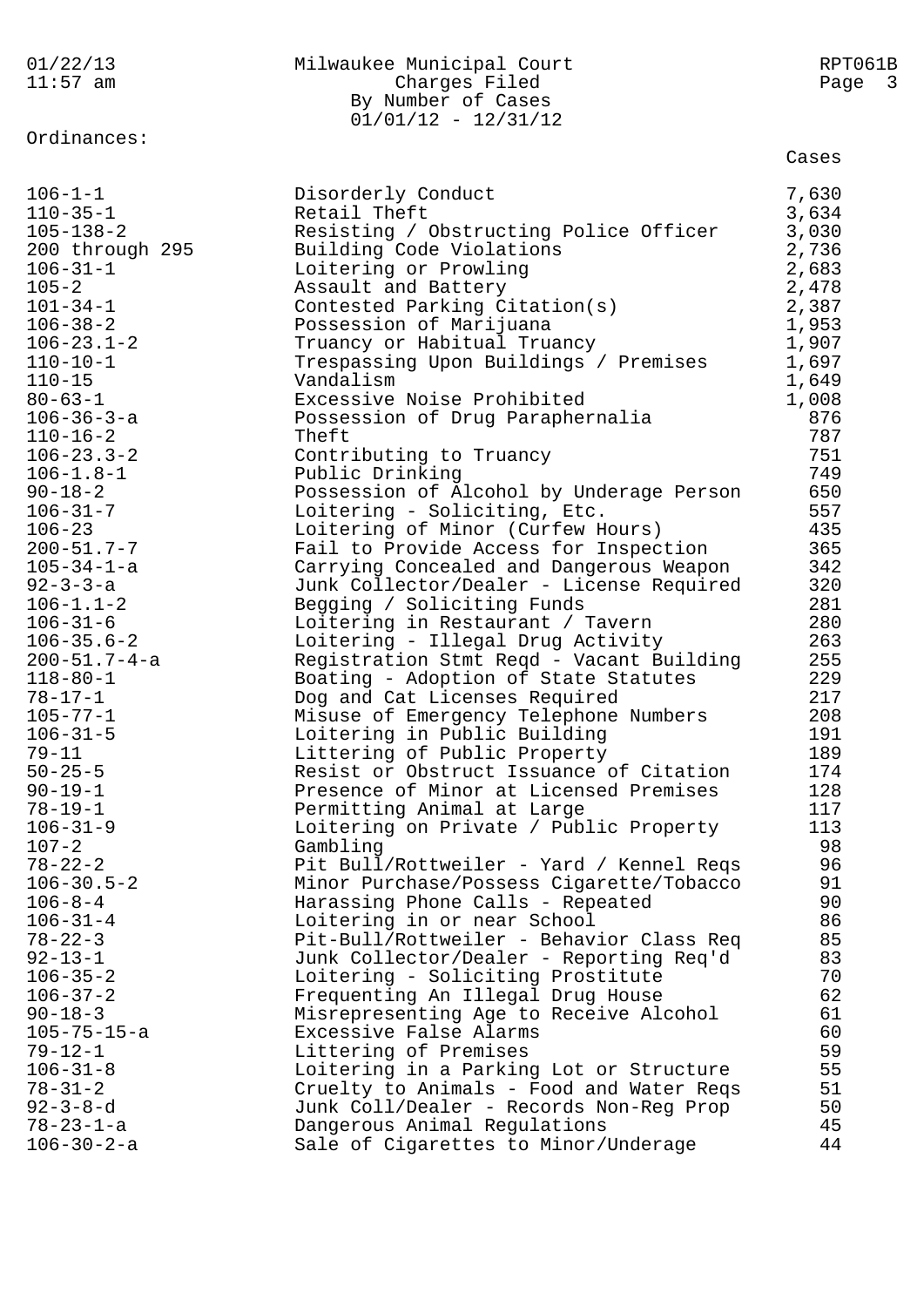11:57 am Charges Filed Page 4 By Number of Cases 01/01/12 - 12/31/12 Ordinances: Cases 110-36-1-b Possession of Shopping Cart 43 100-59-3-a PP Veh Pass - Refuse to Pay Fare in Adv 42 102-7-1 Bicycle - Riding on Public Ways 40 105-47-1 Sale / Discharge / Use of Fireworks 39 80-15 Spitting in Public Places 39 106-8-2 Harassing Phone Call 38 106-5-2 Indecent Exposure 37 92-3-8-n-2 Junk Collector/Dealer - MV Signage Req'd 34 78-22-1 Pit-Bull/Rottweiler - Leash Requirements 33 78-19-2 Setting Animal at Large 32 101-20-1 Unnecessary Vehicle Noises Prohibited 32 106-23-2 Responsibility of Parents (Curfew) 32 106-31-2 Loitering in or near a Dwelling Area 32 78-31-1-a Cruelty to Animals 31 110-15.5-1 Vandalism - Graffiti Related 31 79-40-1 Unauthorized Removal of Recyclables 31 90-15-3-a-1 Class B Premises Allow Patron After Hrs 27 106-11 Mashing 25 78-29-1 Animal Disturbing Peace 24 63-3 Park Hour Violation 24 105-65-1 Abandoned Motor Vehicle or Trailer 23 106-23.2 Contributing to Delinquency of Minor 23 214-7-2-b-1 Annual Fire Inspection Required 23 92-3-8-n-1 Junk Collector/Dealer - MV Sticker Req'd 22 107-1 Gambling Places - Permit or Run 21 110-32-1-a Fraud on Hotel or Restaurant 21 78-3-1 Animal Owner's Duty to Restrain, Etc. 20 80-65-4 Noise Nuisances 19 78-31-3-a Cruelty to Animals - Lack of Shelter 19 110-36 Abandonment of Shopping Cart 18 80-44-2 Dumping Prohibited 18 90-8-1 Responsible Person on Premises Req'd 17 106-30-3-e Sell Cig in Package/Container w/o Stamp 17 79-5.5-1 Waste Containers - Removal of Contents 16 90-18-1-c Underage Attempt/Procure Alcohol 16 78-31-3-c Cruelty to Animals - Lack Proper Shelter 15 92-3-8-a Junk Collector/Dealer - Sales Form Req'd 13 104-7-1 False Fire Alarm 13 92-10-6-c Precious Metal/Gem Dealer - Recordkeep 12 200-53-3 Residential Rental Certificate Required 12 100-59-13 PP Vehicle - Daily Trip Records Req'd 12 105-50-1 Synthetic Marijuana Poss/Sale/Use Prohib 11 92-2-2-a Secondhand Dealer - License Required 11 74-1 Vehicular Food Peddlers Restrictions 11 102-9-2 Bicycle - Lack of Eqmt for Oper in Dark 11 110-32-1-b Fraud on Hotel or Restaurant Keeper 11 106-21-4 Theft of Library Material 11 110-12-1-a Landlord - Forcible Entry Prohibited 10 92-3-8-c Junk Seller - Personal Information Req'd 10 79-40-2 Unauthorized Removal of Recycling Cart 10 68-4-1-a Food Dealers License Required 10 89-8 Escort License Required 9

01/22/13 Milwaukee Municipal Court RPT061B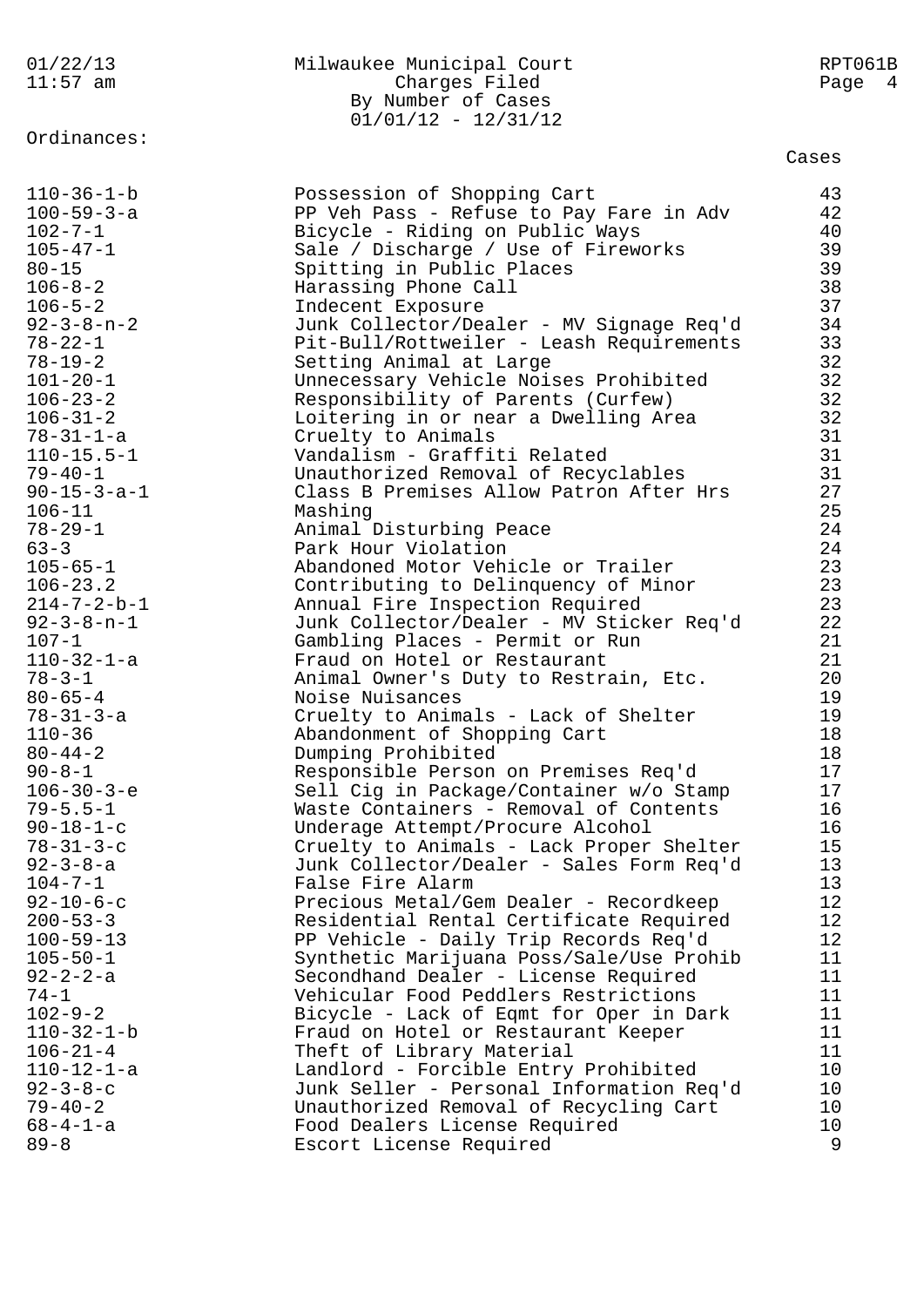Ordinances:

# 01/22/13 Milwaukee Municipal Court RPT061B 11:57 am Charges Filed Page 5 By Number of Cases 01/01/12 - 12/31/12

| $90 - 4 - 10 - a$       | Class D Operator's Liquor License        | 9              |
|-------------------------|------------------------------------------|----------------|
| $105 - 48 - 1$          | Smoking Prohibited - Adoption State Law  | 9              |
| $200 - 42 - 2 - a$      | Certificate of Occupancy / Zoning Req'd  | $\mathsf 9$    |
| $90 - 3 - 1$            | Liquor License Required                  | $\mathsf 9$    |
| $104 - 15$              | Obstruct Police/Fireman During Fire      | 9              |
| $303 - 11 - 1$          | Financial Disclosure Required            | 8              |
| $105 - 35 - 1$          |                                          | 8              |
|                         | Discharge of Firearm in City w/o Permit  | 8              |
| $78 - 31 - 3 - b$       | Cruelty to Animals - Lack of Shade       |                |
| $68 - 01$               | Food License Regs-Adoption of State Code | 8              |
| $79 - 10 - 2$           | Littering on Street by Motor Vehicle     | 8              |
| $105 - 34 - 1 - b$      | Carrying Concealed Firearm               | 8              |
| $200 - 53 - 5 - a$      | Fail to Inform Tenant of Inspection      | $\,8\,$        |
| $68 - 4.3 - 4$          | Robbery Prevention Training Certificate  | $\,8\,$        |
| $78 - 31 - 4$           | Cruelty to Animals - Leash Requirements  | 8              |
| $108 - 5 - 1 - a$       | Public Dance Hall - License Required     | $\,8\,$        |
| $68 - 4.3 - 2$          | Convenience Food Store Regulations       | 7              |
| $78 - 23 - 3 - a$       | Dangerous Animal - Confinement Required  | 7              |
| $66 - 22 - 1 - a$       | Create/Knowing Allow Lead-Based Nuisance | 7              |
| $105 - 66 - 1$          | Repairing Motor Vehicle on Street        | 7              |
| $90 - 21$               | Disorderly Premises Prohibited           | 7              |
| $106 - 8 - 1$           | Obscene Phone Call                       | $\epsilon$     |
| $75 - 17 - 1$           | False Call for Emergency Services        | $\epsilon$     |
| $78 - 23 - 2$           | Dangerous Animal - Leash and Muzzle Req  | $\epsilon$     |
| $78 - 19 - 3$           | Animal Litter Nuisance                   | $\epsilon$     |
| 290                     | Erosion Control                          | $\epsilon$     |
|                         |                                          | $\epsilon$     |
| $118 - 80 - 7$          | Swimming within Harbor Where Prohibited  | $\epsilon$     |
| $74 - 2 - 3$            | Ice Cream Peddler License Required       |                |
| $63 - 9$                | Permit Required for Sales/Distribution   | $\epsilon$     |
| $200 - 11 - 5$          | Building, Structure, Etc. Unsafe / Unfit | $\epsilon$     |
| $295 - 503 - 1$         | Residential Lot - Land Use Violation     | $\epsilon$     |
| $100 - 54 - 1 - a$      | PP Vehicle - Driver's License Required   | $\epsilon$     |
| $78 - 5 - 3$            | Keep Animal in City - Exceed # Permitted | $\epsilon$     |
| $50 - 18$               | Aiding and Abetting Ordinance Violation  | $\epsilon$     |
| $90 - 3 - 2$            | Alcohol Sales - Premises License Reqd    | 5              |
| $200 - 42 - 2 - c$      | Illegal Occupancy -- No Cert / Unfit     | 5              |
| $92 - 11.5 - 1$         | Secondhand Sales - Article Not Owned     | 5              |
| $101 - 1 - 2$           | Traffic Offenses - Adoption of State Law | ц              |
| $110 - 4 - 1$           | Damaging of Public Property              | 5              |
| $214 - 27 - 4$          | Smoke Detectors Not Operative            | 5              |
| $92 - 3 - 8 - L$        | Junk Coll/Dealer-Fail Report Stolen Prop | 5              |
| $95 - 15 - 2 - a$       | Door to Door Solicitation - Police Regis | 555            |
| $295 - 505 - 4 - b - 4$ | Exceed Max Number Parked Vehicles on Lot |                |
| $105 - 56 - 2 - a$      | Sale on Public Premises without Consent  |                |
| $106 - 2.1 - 1$         | Drinking in a Public Parking Structure   | $\overline{4}$ |
| $106 - 34 - 2 - b$      | Possession of Spray Paint, Etc. by Minor | $\overline{4}$ |
| $79 - 5.7 - 1$          | Waste Containers - Addition to Contents  | 4              |
| $100 - 59 - 1 - a$      | PP Vehicle - License to Be Exhibited     | $\overline{4}$ |
| $78 - 31 - 1 - b$       | Abandon/Transport Animal in Cruel Manner | $\overline{4}$ |
| $106 - 21 - 5$          | Fradulent Regis/Use of Library Materials | $\overline{4}$ |
| $95 - 1 - 2$            | Direct Sellers License Required          | $\overline{4}$ |
| $106 - 31 - 3$          | Loitering in Public Restroom             | 4              |
| $90 - 18 - 1 - a - 1$   | Sale of Alcohol to Underaged Person      | 4              |
|                         |                                          |                |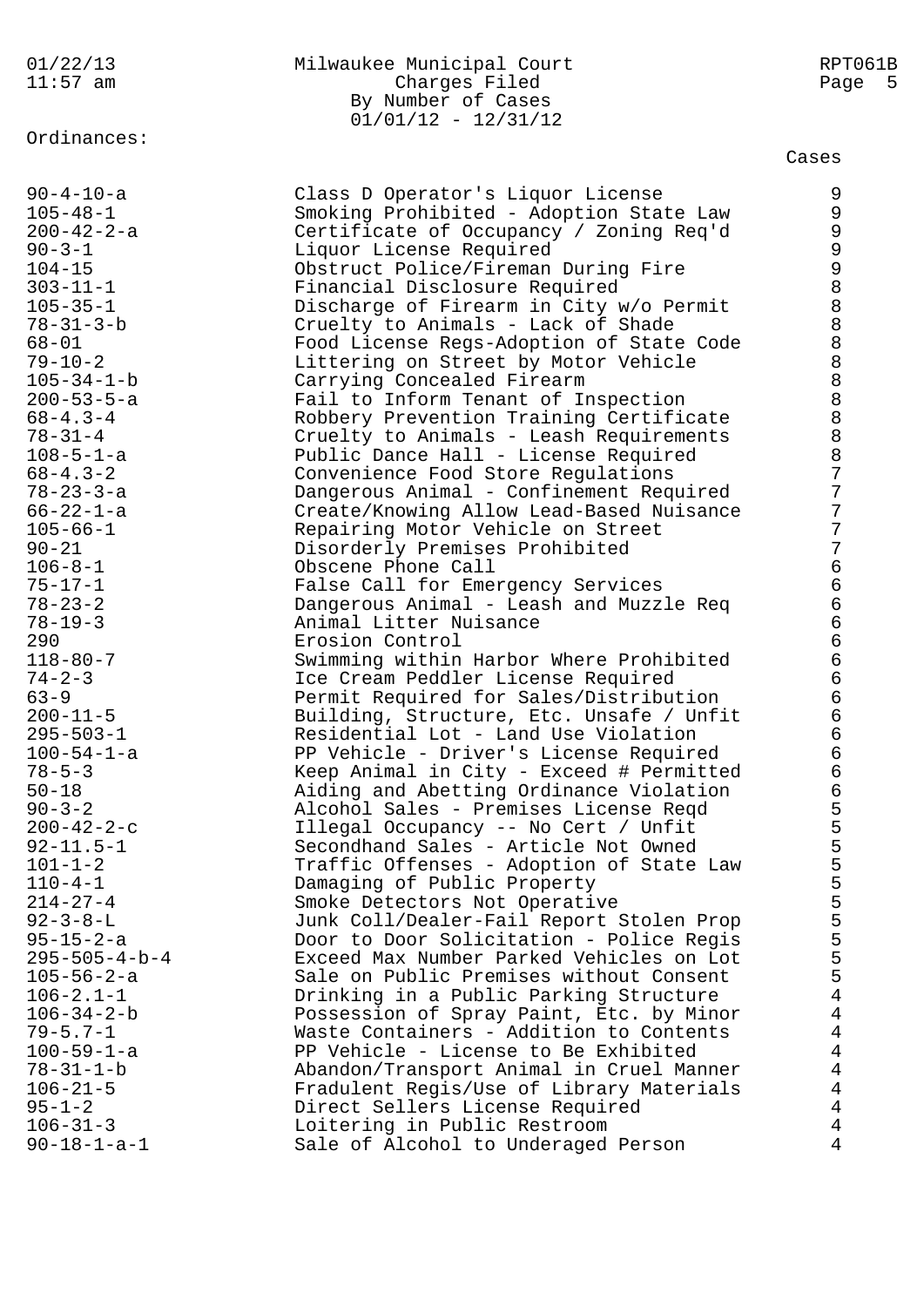# Ordinances:

# 01/22/13 Milwaukee Municipal Court RPT061B 11:57 am Charges Filed Page 6 By Number of Cases 01/01/12 - 12/31/12

| $214 - 3$             | Adoption of Model Fire Code              | $\overline{4}$          |
|-----------------------|------------------------------------------|-------------------------|
| $84 - 43 - 2$         | Cigarette and Tobacco License Required   | $\overline{4}$          |
| $69 - 8 - 6$          | Rotate Milk Inventory / Remove Outdated  | $\overline{3}$          |
|                       |                                          |                         |
| $74 - 1 - 2 - a$      | Vehic Food Peddler Remain on Block>1 Hr  | $\overline{3}$          |
| $90 - 33 - 5$         | Prerecorded Music Machine License Req'd  | $\overline{3}$          |
| $100 - 50 - 1 - a$    | Public Passenger Vehicle - Permit Req'd  | $\overline{3}$          |
| $85 - 23 - 2$         | Licensed Estab - Occ Limit to be Posted  | $\overline{3}$          |
| $85 - 23 - 4 - a$     | Licensed Estab - Exceeding Occupy Limit  | $\overline{3}$          |
| $90 - 4 - 2 - b - 2$  | Consumption of Alcohol Class B Premises  | $\overline{3}$          |
| $90 - 20.5 - 1$       | Theft of Cable Services and Tampering    | $\overline{3}$          |
| $102 - 9 - 1$         | Bicycle - Brakes Not in Good Working Con | $\overline{3}$          |
| $90 - 32 - 1$         | Fraud on Tavernkeeper                    |                         |
|                       |                                          |                         |
| $84 - 20 - 15 - a$    | Fraud of Parking Lot Operator            |                         |
| $102 - 7 - 6 - a$     | Bicycle - Fail Yield Right of Way to MV  |                         |
| $78 - 27 - 1$         | Failure to Surrender Rabid Animal        |                         |
| $295 - 603 - 1$       | Commercial Lot - Land Use Violation      |                         |
| $105 - 45 - 2$        | Prohibited Use of Laser Pointer          |                         |
| $295 - 503 - 3 - b$   | Residential Lot - Improper Veh Repair    |                         |
| $100 - 59 - 14 - b$   | PP Vehicle - Daily Safety Checklist Reqs | $\overline{\mathbf{3}}$ |
| $200 - 42 - 2 - d$    | Illegal Occupancy -- No Cert / Unfit     | $\overline{\mathbf{3}}$ |
| $200 - 24 - 1$        | Building Permit Required                 | $\overline{a}$          |
| $110 - 12 - 1 - b$    | Tenant - Denial of Access to Landlord    | $\overline{a}$          |
|                       |                                          | $\overline{a}$          |
| $115 - 32 - 1$        | Obstruction on Public Ways               |                         |
| $110 - 15.7 - 2$      | Vandalism - Vacant Buildings             | $\overline{a}$          |
| $90 - 16 - 1$         | Display of License - Posting Required    | $\overline{a}$          |
| $295 - 403 - 3 - b$   | Paved or Approved Surface Required       | $\overline{a}$          |
| $110 - 1$             | Damaging/Tampering w/Coin Machine, Etc.  | $\overline{a}$          |
| $63 - 19 - 1$         | Domestic Animal in Pk Except Dog Leashed | $\overline{a}$          |
| $90 - 27 - 1 - c$     | Licensed Premises-Immed Police Entry Req | $\overline{a}$          |
| $290 - 7 - 2 - c$     | Tracking on Public or Private Roadways   | $\overline{a}$          |
| $79 - 14 - 2$         | Unauth Use of Neighborhood Dumpsters     | $\overline{a}$          |
| $225 - 3 - 4$         | Plumbing - Permit Req'd                  | $\overline{a}$          |
| $225 - 2 - 1$         | Plumbing - License & Registration Req'd  | $\overline{a}$          |
| $84 - 7 - 3$          |                                          |                         |
|                       | License Req'd If Estab Open 12am-5am     | $\overline{a}$          |
| 225                   | Plumbing and Drainage                    | $\overline{\mathbf{c}}$ |
| $100 - 51.5 - 1$      | PP Veh - Veh Stds/Equipment Violation    | $\overline{a}$          |
| $101 - 43 - 3$        | Unauth Possession of Traffic Control Dev | $\overline{2}$          |
| $222 - 13 - 1$        | Electrical Permit Required               | 2                       |
| $222 - 11 - 2$        | Electrical License Required              | $\overline{a}$          |
| $78 - 23 - 7$         | Dangerous Animal - Liability Ins Req'd   | $\overline{a}$          |
| $63 - 17$             | Fire Regulations/Restrictions in Park    | 2                       |
| $110 - 11 - 2 - b$    | Attempting to Avoid Paying Bus Fare      | $\overline{a}$          |
| $78 - 6.5 - 3$        | Keeping of Chickens in City - Regs       | $\overline{a}$          |
| $75 - 51 - 5 - a$     | Tattoo / Body Pierce - License Required  | $\overline{a}$          |
| $105 - 56 - 2 - b$    | Sale w/i 500' Certain Bldgs before Event | $\overline{a}$          |
| $100 - 54 - 1 - b$    | PP Vehicle - Allow Unlicensed Driver     | $\overline{a}$          |
|                       |                                          |                         |
| $90 - 5 - 12$         | Fail to Report Change on Liquor License  | $\overline{a}$          |
| $90 - 19 - 2 - a - 1$ | Allow Underage on Premises               | $\overline{a}$          |
| $105 - 75 - 3 - a$    | Alarm Business License Required          | $\overline{a}$          |
| $110 - 36 - 1 - a$    | Removal of Shopping Cart Prohibited      | $\overline{a}$          |
| $106 - 30.5 - 1$      | Falsely Representing Age to Purchase Cig | $\overline{a}$          |
| $106 - 3$             | Place of Prostitution                    | 2                       |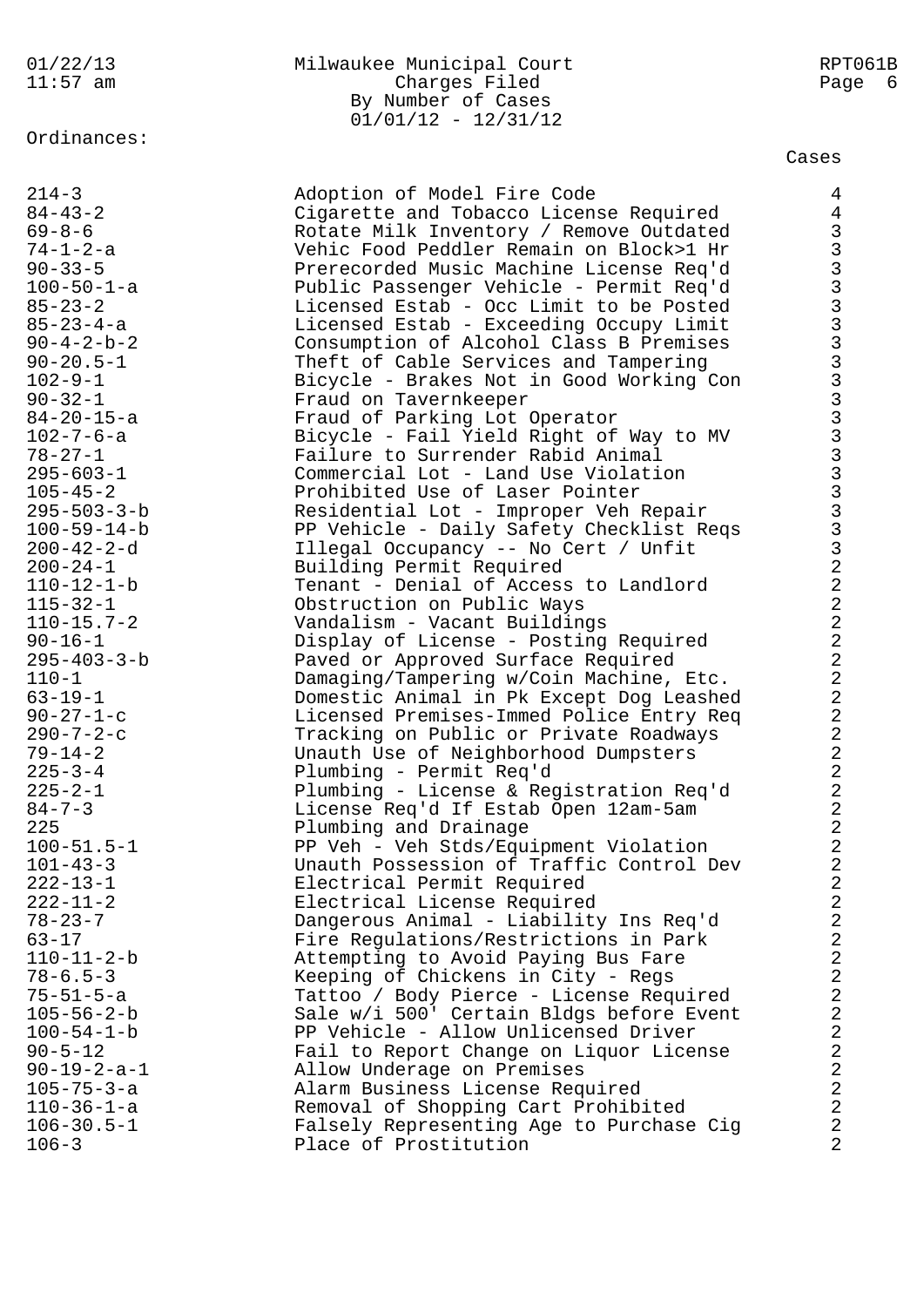# Ordinances:

## 01/22/13 Milwaukee Municipal Court RPT061B 11:57 am Charges Filed Page 7 By Number of Cases 01/01/12 - 12/31/12

#### Cases

| $236 - 41 - 2$<br>Discharge Hazardous Substance in Public<br>$90 - 17$<br>Tavern Charges to Be Posted<br>$90 - 39 - 1$<br>Alcoholic Beverages on School Premises<br>$100 - 59 - 10$<br>PP Vehicle - Seating Capacity of Vehicle<br>$106 - 21 - 3$<br>Failure to Return Library Material<br>$78 - 23 - 10$<br>Dangerous Animal at Large Notif Req'd<br>$222 - 19 - 1$<br>Unsafe or Illegal Electrical Equipment<br>$105 - 1 - 3 - a$<br>Refuse Withdrawal from Unlawful Assembly<br>$100 - 50 - 1 - A$<br>295<br>Zoning Violations | $\mathbf 1$<br>$\mathbf{1}$<br>$\mathbf{1}$<br>$\mathbf 1$<br>$1\,$<br>$\mathbf 1$<br>$\mathbf 1$<br>$\mathbf 1$ |
|-----------------------------------------------------------------------------------------------------------------------------------------------------------------------------------------------------------------------------------------------------------------------------------------------------------------------------------------------------------------------------------------------------------------------------------------------------------------------------------------------------------------------------------|------------------------------------------------------------------------------------------------------------------|
| $97 - 3 - 1$<br>Water Facilities Adjusts - Permit Req'd<br>$90 - 4 - 1$                                                                                                                                                                                                                                                                                                                                                                                                                                                           | $1\,$<br>$\mathbf{1}$                                                                                            |
| Class A Retailer's Liquor License<br>$78 - 49$<br>Removal of Dead Animal Required                                                                                                                                                                                                                                                                                                                                                                                                                                                 | $\mathbf{1}$                                                                                                     |
| $102 - 7 - 6 - c$<br>Bicycle - Fail Comply w/Traffic Ctrl Sig                                                                                                                                                                                                                                                                                                                                                                                                                                                                     | $\mathbf 1$                                                                                                      |
| $102 - 7 - 6 - d$<br>Bicycle - Fail to Signal                                                                                                                                                                                                                                                                                                                                                                                                                                                                                     | $\mathbf{1}$                                                                                                     |
| $90 - 27 - 2$<br>Class B Premises - Open Door After Hours                                                                                                                                                                                                                                                                                                                                                                                                                                                                         | $\mathbf{1}$                                                                                                     |
| Phonograph Install - License/Permit Reqd<br>$107 - 13 - 2 - a$<br>$110 - 11 - 2 - a$<br>Refusing to Pay Bus Fare                                                                                                                                                                                                                                                                                                                                                                                                                  | $\mathbf 1$<br>$1\,$                                                                                             |
| $290 - 7 - 2 - d$<br>Drain Inlet Protection Inadequate                                                                                                                                                                                                                                                                                                                                                                                                                                                                            | $\mathbf{1}$                                                                                                     |
| $275 - 32 - 3 - a$<br>Exterior Wood Surfaces Protected                                                                                                                                                                                                                                                                                                                                                                                                                                                                            | $\mathbf 1$                                                                                                      |
| Boating - Littering the Waterways<br>$118 - 80 - 5$                                                                                                                                                                                                                                                                                                                                                                                                                                                                               | $\mathbf{1}$                                                                                                     |
| $78 - 6.5 - 1$<br>Keeping of Chickens in City - Permit Req                                                                                                                                                                                                                                                                                                                                                                                                                                                                        | $\mathbf 1$                                                                                                      |
| $78 - 7 - 2 - a$<br>Animal Fancier Permit Required                                                                                                                                                                                                                                                                                                                                                                                                                                                                                | $\mathbf 1$                                                                                                      |
| $90 - 18 - 1 - a - 2$<br>Sale/traffic Alcohol to Underaged Person                                                                                                                                                                                                                                                                                                                                                                                                                                                                 | $\mathbf{1}$                                                                                                     |
| Licensed Premises - Safe Egress Required<br>$90 - 27 - 1 - d$                                                                                                                                                                                                                                                                                                                                                                                                                                                                     | $\mathbf 1$                                                                                                      |
| $200 - 42 - 5$<br>Occupancy Certificate to be Posted                                                                                                                                                                                                                                                                                                                                                                                                                                                                              | 1                                                                                                                |
| 99999<br>Municipal Violation                                                                                                                                                                                                                                                                                                                                                                                                                                                                                                      | $\mathbf{1}$                                                                                                     |
| Refilling of Liquor Bottle<br>$90 - 31 - 1$                                                                                                                                                                                                                                                                                                                                                                                                                                                                                       | $\mathbf 1$                                                                                                      |
| $105 - 69 - 2$<br>Smelling / Inhaling Harmful Substance<br>$80 - 63 - 2$<br>Noise Constituting a Nuisance                                                                                                                                                                                                                                                                                                                                                                                                                         | $\mathbf 1$<br>$\mathbf 1$                                                                                       |
| $74 - 1 - 2$<br>No Food Peddler's License - Sale of Food                                                                                                                                                                                                                                                                                                                                                                                                                                                                          | $\mathbf{1}$                                                                                                     |
| $92 - 3 - 8 - C$                                                                                                                                                                                                                                                                                                                                                                                                                                                                                                                  |                                                                                                                  |

Sub Total:  $44,101$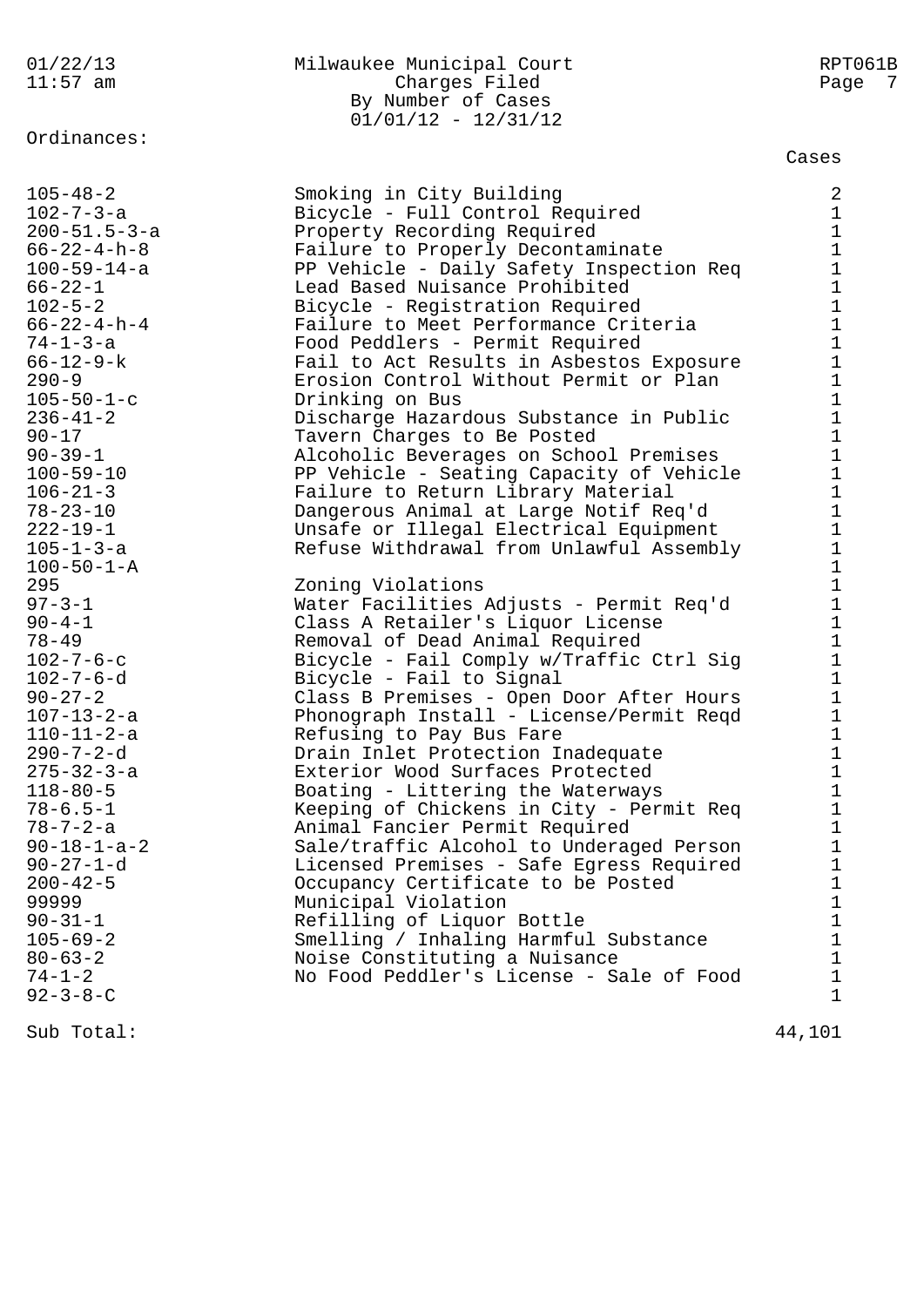|  |  | 01/22/13 |
|--|--|----------|
|  |  |          |

# Milwaukee Municipal Court **RPT061B** 11:57 am Charges Filed Page 8 By Number of Cases 01/01/12 - 12/31/12

State Statutes:

|                        |                                                                                  | Cases      |
|------------------------|----------------------------------------------------------------------------------|------------|
| 343.44(1)(a)           | Operating After Suspension                                                       | 21,525     |
| 344.62(1)              | Operating motor vehicle w/o insurance                                            | 14,211     |
| 341.03(1)              | Oper Veh After Sus/Rev or Can of Reg                                             | 8,092      |
| 341.04(1)              | Non-Registration of Vehicle                                                      | 7,545      |
| 346.57(5)              | Exceeding Speed Zones/Posted Limits                                              | 7,029      |
| 343.05(3)(a)           | Operate w/o Valid License                                                        | 3,349      |
| 341.61(2)              | Display Unauth. Veh. Registration Plate                                          | 2,907      |
| 347.48(2m)(b)          | Vehicle Operator Fail/Wear Seat Belt                                             | 2,136      |
| 346.37(1)(c)1          | Violate Red Traffic Light                                                        | 1,645      |
| 346.46(1)              | Fail/Stop at Stop Sign                                                           | 1,150      |
| 341.15(1)              | Fail/Display Vehicle License Plates                                              | 1,048      |
| 346.63(1)(a)           | Operating While Intoxicated                                                      | 996        |
| 347.48(4)(am)          | Safety Belt Violations-Child                                                     | 938        |
| 346.04(2)              | Failure To Obey Traffic Officer/Signal                                           | 894        |
| 343.44(1)(b)           | Operating After Revocation                                                       | 870        |
| 347.14(1)              | Operate Vehicle w/o Stopping Lights                                              | 846        |
| 347.09(1)(a)           | Operate Motor Vehicle w/o 2 Headlights                                           | 793        |
| 346.63(1)(b)           | Operating While Intoxicated - BAC .1%+                                           | 724        |
| 341.61(4)              | Possess Fraud. Obtained Registration                                             | 683        |
| 346.57(2)              | Unreasonable and Imprudent Speed                                                 | 633        |
| 347.13(1)              | No Tail Lamp/Defective Tail Lamp-Night                                           | 608        |
| 346.89(1)              | Inattentive Driving                                                              | 551        |
| 346.18(2)              | Fail/Yield while Making Left Turn                                                | 449        |
| 346.04(1)              | Fail/Obey Traffic Officer Signal/Order                                           | 383        |
| 347.48(2m)(d)          | Ride in Vehicle w/o Wearing Seat Belt                                            | 357        |
| 346.18(3)              | Fail/Yield Right/Way from Stop Sign                                              | 354        |
| 347.13(3)              | Operate Vehicle w/o Registration Lamps                                           | 328        |
| 347.06(1)              | Operation w/o Required Lamps Lighted                                             | 319        |
| 346.13(1)              | Unsafe Lane Deviation                                                            | 317        |
| 343.43(1)(d)           | Violate Driving License Restrictions                                             | 315        |
| 346.62(2)              | Reckless Driving-Endanger Safety                                                 | 313        |
| 346.935(3)             | Keep Open Intoxicants in MV                                                      | 292        |
| 344.62(2)              | Oper motor veh w/o proof of insurance                                            | 275        |
| TR305.15(5)            | Fail/Maintain High-Mounted Stop Lamp                                             | 272        |
| 346.675(1)             | Veh Owner Liability-Hit and Run                                                  | 238        |
| 346.14(1)              | Automobile Following Too Closely                                                 | 231        |
| 343.18(1)              | Operate w/o Carrying License                                                     | 231        |
| TR305.32(4)(b)2        | Illegal Window Tint                                                              | 224        |
| 341.61(5)              | Possess Counterfeit Registration                                                 | 223        |
| TR305.34(3)            | Cracked/Damaged Vehicle Windshield                                               | 222        |
| 346.94(12)             | Driving on Bicycle Lane or Way                                                   | 193        |
| 342.15(5)              | Failure to Transfer Vehicle Title                                                | 190        |
| 346.29(2)              | Standing on Roadway                                                              | 182        |
| 346.34(1)(b)           | Fail to Signal Turn                                                              | 179        |
| 343.22(1)              | Fail/Notify DMV of Address/Name Change                                           | 176        |
| 346.70(1)              | Failure to Notify Police of Accident                                             | 175        |
| 346.935(2)             | Possess Open Intoxicants in MV                                                   | 159        |
| 346.37(1)(c)3          | Illegal Right Turn on Red                                                        | 158        |
| 342.15(6)(a)           | Failure of Transferee to Obtain Title<br>Sudden Pedes/Bike Movement into Traffic | 143<br>139 |
| 346.24(2)<br>346.57(3) | Driving too Fast for Conditions                                                  | 134        |
| 347.12(1)(a)           | Approaching Operator Fail/Dim MultiBeams                                         | 134        |
|                        |                                                                                  |            |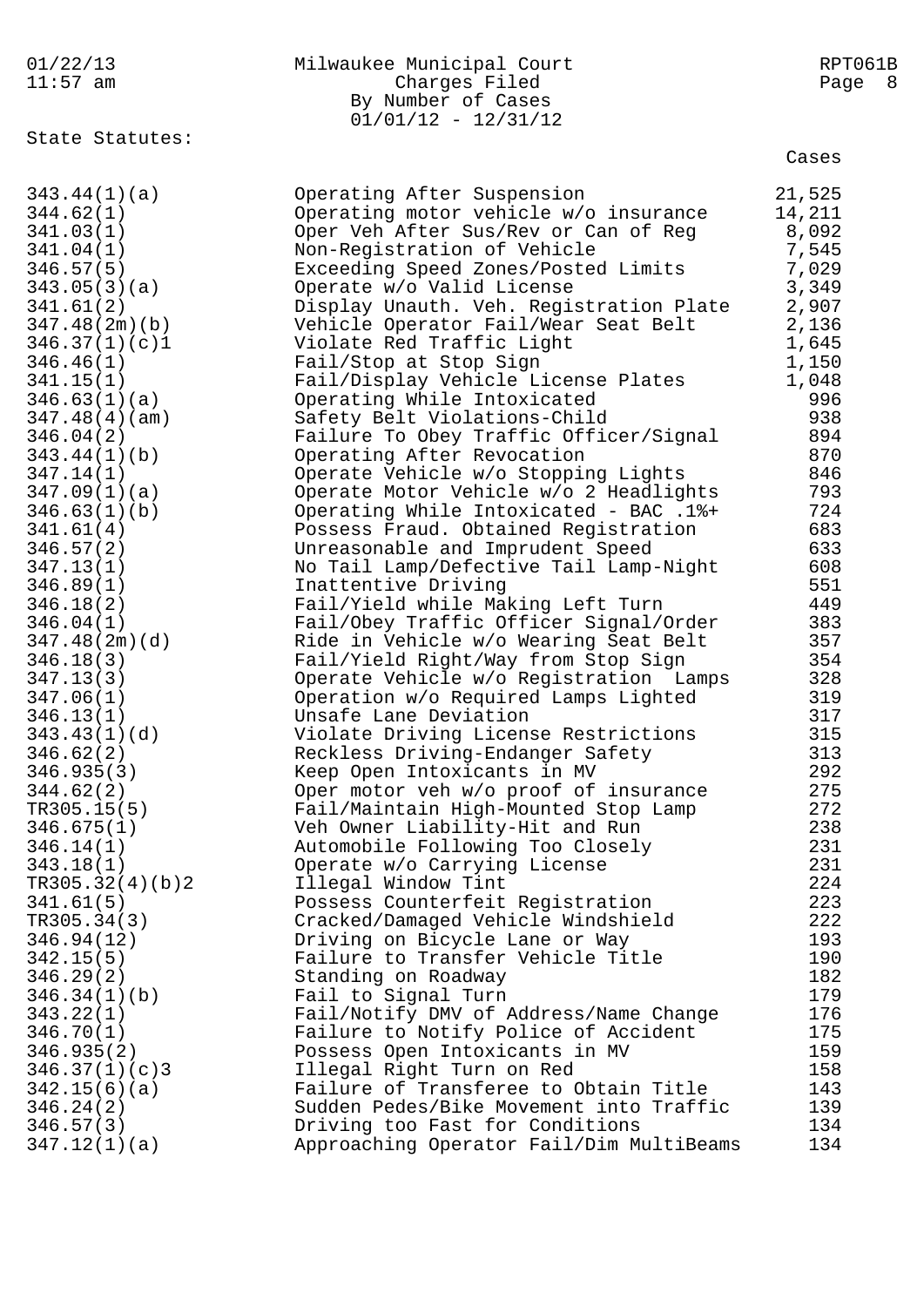01/22/13 Milwaukee Municipal Court RPT061B 11:57 am Charges Filed Page 9 By Number of Cases<br>01/01/12 - 12/31/12 01/01/12 - 12/31/12 State Statutes: Cases 346.10(2) Passing at Intersection 131 346.68 Hit and Run-Unattended Vehicle 128 343.45(2) Permit Unauthorized Person to Drive 124 346.39(1) Fail/Stop for Flashing Red Signal 122 343.305(9)(a) Refusal 120 346.05(1) Operating Left of Center Line 111 346.19(1) Fail/Yield to Stop for Emergency Vehicle 103 341.61(3) Alter Veh. Registration Plate/Sticker 102 346.38(2) Bike/Pedes Violate Pedestrian Signal 95 347.48(2m)(c) Operator Fail/Have Passenger/SeatBelted 89 346.54 Improper Parking/Standing of Vehicle 85 346.87 Unsafe Backing of Vehicle 82 TR305.26(3) Cracked/Damaged/Poor Reflect on Mirror 80 346.31(3)(b) Improper Left Turn/Intersection 79 346.34(1)(a)3 Unsafe Turn-w/o Reasonable Safety 75 346.31(2) Improper Right Turn 71 TR305.32(5)(b) Rear Window Excessive Tinting 69 346.08 Unsafe Passing on Right 67 347.39(1) Operate Motor Veh. w/o Adequate Muffler 65 346.23(1) Fail/Yield at Controlled Intersection 63 346.18(5) Fail/Yield Rt/Way from Parked Position 62 TR305.32(6) Rear Side Window Excessive Tinting 60 347.39(2) Equip Motor Vehicle with Illegal Muffler 60 TR305.32(2) Front Driver's Side Window not Operate 58 346.57(4)(e) Speeding on City Highway 58 TR305.30(9) Vehicle Rim-Loose/Missing Nut/Lug Bolt 57 346.69 Hit and Run-Property Adjacent to Highway 57 346.15 Driving Wrong Way on Divided Highway 57 346.37(1)(b) Violate Yellow Traffic Signal 57 346.18(1) Fail/Yield at Uncontrolled Intersection 56 TR305.29(2) Fail/Maintain Steering System 56 347.489(1) Operate Bike/Cycle w/o Lights/Reflectors 50 343.05(3)(b) Operate Motorcycle w/o Valid License 48 346.46 Fail to Stop/Improper Stop at Stop Sign 46 346.31(1) Fail to Follow Indicated Turn 45 347.07(2)(a) Operate Vehicle w/ NonWhite Headlights 43 341.55(2) Use Dealer Plate/Veh. Not Dealer-Owned 39 341.15(3)(a) Improper Display/Plates (No Plates) 37 346.63(1)(am) Operat. w/ Detectable Level Ctrld Substn 36 346.57(4)(a) Speeding in School Zones 36 347.38(1) Defective Horn or Unnecessary Use 34 346.88(3)(b) Obstructed Driver's Vision-Front View 34 341.55(1) Dealer Misuse/Dealer Vehicle Plates 31 346.92(1) Driving with Person Riding Illegally 31 346.18(4) Fail/Yield when Emerging from Alley 30 347.12(1)(b) Following Operator Fail/Dim MultiBeams 29 347.07(2)(b) Operate Vehicle w/ NonRed Taillights 29 346.09(1) Passing into Oncoming Traffic 28 347.40(1) Operate Vehicle w/o Rearview Mirror 28 TR305.30(2) Vehicle Tires w/Less Than 2/3 Inch Tread 26 346.93(1) Minor Transporting Intoxicants in MV 25 346.53(6) Parking/Standing where Prohibited 25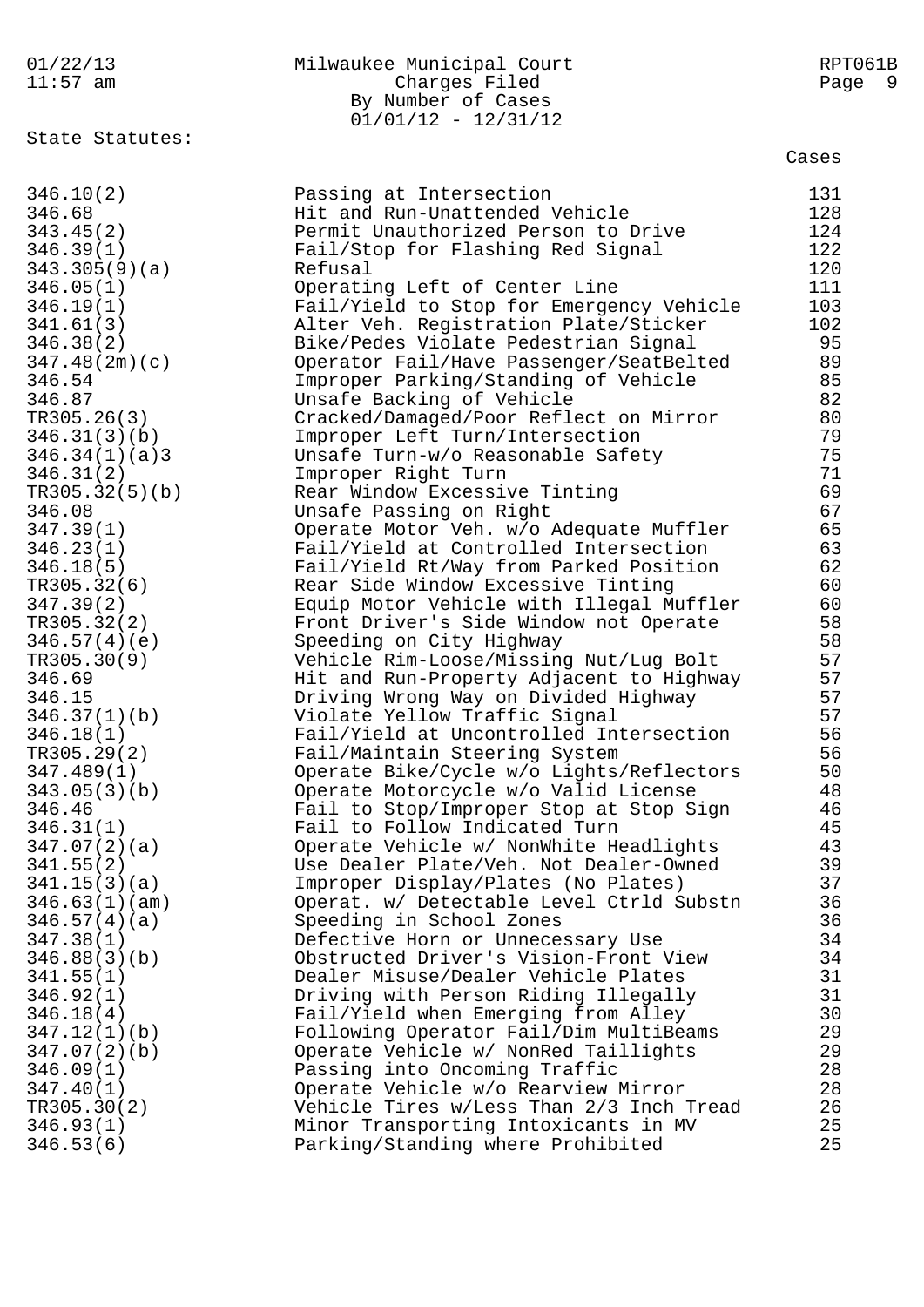| 01/22/13        | Milwaukee Municipal Court                | RPT061B |
|-----------------|------------------------------------------|---------|
| $11:57$ am      | Charges Filed                            | Page 10 |
|                 | By Number of Cases                       |         |
|                 | $01/01/12 - 12/31/12$                    |         |
| State Statutes: |                                          |         |
|                 |                                          | Cases   |
| 346.24(1)       | FYR to Pedestrian/uncontroll. Intersect  | 25      |
| TR305.26(1)     | Fail/Equip Required Mirrors              | 24      |
| TR305.16(4)     | Covered/Obscured Tail Lamps/Reflectors   | 24      |
| 347.35(1)       | Operate Motor Vehicle w/o Capable Brakes | 24      |
| 346.89(2)       | Operation with TV Visible to Driver      | 24      |
| 346.06          | Meeting of Vehicle-Wrong Side            | 22      |
| 341.335(1)      | Fail/Notify DMV of Address Change        | 21      |
| 347.15(2)       | Improperly Locate Veh.Directional Lights | 21      |
| 346.92(2)       | Riding Illegally on Vehicle              | 21      |
| 346.33(1)(b)    | Unlawful U/Y Turn - Midblock             | 21      |
| 346.18(6)       | Fail/Yield for Yield Sign                | 20      |
| 346.94(2)       | Racing on Highway                        | 20      |
| 346.94(9)       | Alighting From/Boarding Moving Vehicle   | 19      |
| TR305.19(1)     | Fail/Maintain Door/Hood Trunk Lid        | 19      |
| TR305.32(1)     | Window Not Approved Safety Glass/Damaged | 18      |
| 343.52(1m)      | Fraudulent Use of Special ID Card        | 17      |
| 346.25          | Pedestrian/Bike FYR when CrossingRoadway | 17      |
| 346.072(1)(a)   | Passing Illegally                        | 17      |
| 346.935(1)      | Drink Open Intoxicants in MV             | 17      |
| 346.33(1)(c)    | Unlawful U/Y Turn-Highway MidBlock       | 16      |
| 346.195(1)      | Owner Liability-Fail/Yield to ER Vehicle | 15      |
| 347.41          | Defective Speedometer                    | 15      |
| 343.45(1)       | Permit Unauthorized Minor to Drive       | 15      |
| 346.32          | Improper Turn into Driveway/Private Road | 14      |
| 342.15(4)(b)    | Transferor Fail/Remove Vehicle Plates    | 13      |
| TR305.18(1)(a)  | Fail/Equip Required Bumper               | 13      |
| 346.075(2)      | Improper Passing of Stopped Bus          | 13      |
| 346.33(1)(a)    | Unlawful U/Y Turn-Control. Intersection  | 12      |
| 346.88(4)       | MV Windows Not Reasonably Clean          | 12      |
| TR327.03(4)     | Violation of Out of Service Notice       | 12      |
| TR305.30(3)     | Vehicle Tires Protrudes >2 Inches Beyond | $12$    |
| 341.15(1m)(a)   | Fail/Attach Rear Regis. Decal/Tag        | 12      |
| TR305.09(6)     | Cracked/Broken Lenses/Reflectors         | 11      |
| 346.34(1)(a)1   | Unsafe Turn-At Intersection              | 11      |
| 346.94(1)       | Driving on Sidewalk                      | 11      |
| 346.09(3)       | Passing in No-Passing Zone               | 11      |
| TR305.34(6)     | Illegal Materials on Windshield          | 10      |
| TR305.18(2)(c)  | Damaged/Distorted Vehicle Bumpers        | 10      |
| 346.47(1)       | Fail/Yield/Stop/Emerging from Alley      | 10      |
| TR305.15(4)     | Cover/Obstruct Stop Lamp Lenses          | 9       |
| 346.89(3)(a)    | Operating while E-Mailing or Texting     | 9       |
| 346.51(1)       | Improper Parking On/Off Roadway          | $\,8\,$ |
| 346.59(1)       | Impeding Traffic by Slow Speed           | $\,8\,$ |
| 347.485(2)      | Operate Cycle without Eye Protection     | 8       |
| 346.94(7)       | Spilling Waste Load on/along Highway     | 8       |
| 346.63(2m)      | Violate Absolute Sobriety Law            | 7       |
| 346.24(3)       | Passing Vehicle Stopped for Pedestrian   | 7       |
| 341.15(3)(b)    | Improper Display/Plates (Hard to See)    | 7       |
| 347.489(2)      | Operate Bike/Cycle w/o Functioning Brake | 7       |
| 346.70(5)       | Falsifying Accident Report               | 7       |
| 346.33(1)(d)    | Unlawful U/Y Turn-Erected Signs          | 7       |
| 346.37(1)(c)2   | Pedes/Bike Violate Red Traffic Light     | 7       |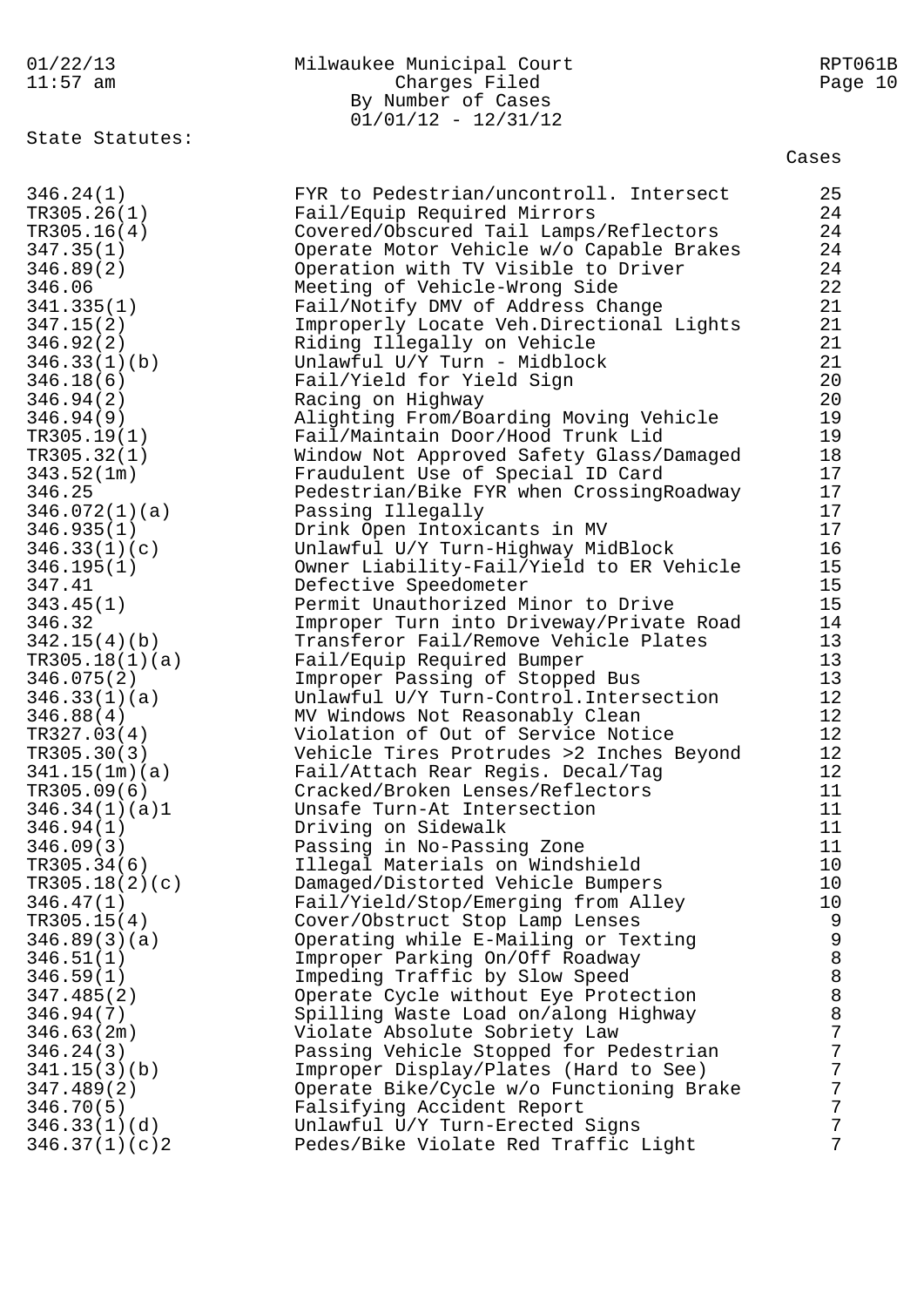# 01/22/13 Milwaukee Municipal Court RPT061B 11:57 am **Charges Filed** Page 11 By Number of Cases 01/01/12 - 12/31/12

State Statutes:

| 343.07(1g)(a)1 | GDL Passenger Violation                   | 7                                          |
|----------------|-------------------------------------------|--------------------------------------------|
| 346.88(1)      | Overloaded Veh./Interfere in Operation    | 7                                          |
| TR305.30(6)    | Vehicle Tire/Cuts or Snags in Excess      | 7                                          |
| TR305.18(2)(a) | Fail/Properly Mount Vehicle Bumpers       | $\epsilon$                                 |
| 343.07(1g)(a)3 | GDL Passenger Violation                   | $\epsilon$                                 |
| TR305.15(2)    | Fail/Properly Maintain Stop Lamps         | $\epsilon$                                 |
| 346.88(3)(c)   | Obstructed Driver's Vision-Rear View      | $\epsilon$                                 |
|                |                                           |                                            |
| 346.12         | Driving Through Safety Zone               | $\epsilon$                                 |
| TR305.22(2)    | Rusted/Damaged Fenders                    | $\epsilon$                                 |
| 343.52(1)(b)   | Unlawful Display of Special ID Card       | $\frac{5}{5}$                              |
| TR305.20(5)    | Tail Pipe Not Extend Past Passenger Comp  |                                            |
| 346.80(2)(c)   | Bike Rules-Due Care when Passing          | 5                                          |
| TR305.11(3)(c) | Tinted Headlamps                          | 55555                                      |
| 346.175(1)(a)  | Owners Liability-Flee/Elude Officer       |                                            |
| 341.04(2)      | Improper Registration of Vehicle          |                                            |
| TR305.32(5)(a) | Rear Window Unauthorized Sign             |                                            |
| TR305.30(1)    | Fail/Properly Maintain Tires and Rims     |                                            |
| 346.18(7)(a)   | Fail/Yield when Entering Alley            | 5                                          |
| 347.485(1)(a)  | Minor Operate Motorcycle w/o Headgear     | 5                                          |
| 347.07(2)(c)   | Operate Vehicle w/ Flashing Light         | $\overline{4}$                             |
| TR305.32(4)(a) | Vent / Side Window / Unauthorized Sign    | $\overline{4}$                             |
| 347.455(1)     | Operate Vehicle w/ Height Modifications   | $\overline{4}$                             |
| 346.57(4)(em)  | Speeding on City Service Road             | $\overline{4}$                             |
| 346.07(2)      | Unsafe Cutting in When Passing            | $\overline{4}$                             |
| 346.90         | Following/Parking Near Emergency Vehicle  | $\overline{4}$                             |
| 346.28(1)      | Pedestrian Fail/Walk on Left Side/Hghway  | $\overline{4}$                             |
| 341.61(1)      | Lend Registration Plate/Unauth. Person    | $\overline{4}$                             |
| 346.595(5)     | Operate Motorcycle w/o Headlights On      | $\overline{4}$                             |
| TR305.29(1)    | Steering/Suspension Not Meet Reqmts       | $\overline{4}$                             |
| 345.17(1)(c)   | False Statement to DMV-ID Card            | $\overline{4}$                             |
| 346.94(20)(a)  | Opening Car Door on Highway-Adult         | $\overline{4}$                             |
| 343.05(3)(c)   | Operate Moped w/o Valid License           |                                            |
| 346.18(3m)     | Fail/Yield/Uncontrolled T Intersection    | $\begin{array}{c} 3 \\ 3 \\ 3 \end{array}$ |
| 346.52(1)(h)   | Stopping/Standing-Prohibited by Sign      |                                            |
| 347.47(2)      | Towing with Improper Hitches/Couplings    |                                            |
| 346.79(5)      | Unauthorized Moped Riding upon Bike Way   | $\overline{3}$                             |
| 346.37(1)(d)1  | Violate Green Traffic Arrow               | $\mathfrak{Z}$                             |
| 341.615        | Unlawfully Produce Registration Plate     | 3                                          |
| 346.465(1)     | Veh.Owner Liable/Fail/Obey School Guard   |                                            |
| 347.12(1)      | Failure to Dim Headlights                 |                                            |
| TR327.03(5)    | Interstate/Intrastate Driving Rqmts       |                                            |
| 345.17(1)(b)   | False Statement to DMV-Driver License     |                                            |
| 346.23(2)      | FYR at Divided Highway                    |                                            |
| 346.07(3)      | Failure to Yield to Passing Vehicle       |                                            |
| 346.804        | Bike Rules-Fail/Yield, Etc. on Sidewalk   |                                            |
|                | Equip NonPolice Veh. w/ Blue Lights       |                                            |
| 347.25(4)      |                                           |                                            |
| 346.13(3)      | Deviation From Designated Lane            |                                            |
| 346.20(1)      | Fail/Yield to Funeral Procession          |                                            |
| 341.266(2)(e)3 | Special Interest Veh. Operation Violation |                                            |
| TR305.35(4)    | Fail/Maintain Windshield Washer/Fluid     | <b>SASS SASS SASS</b>                      |
| 341.62         | Display False Vehicle Registration Plate  |                                            |
| 346.34(2)      | Fail/Signal Stop/Slowing                  | 3                                          |
|                |                                           |                                            |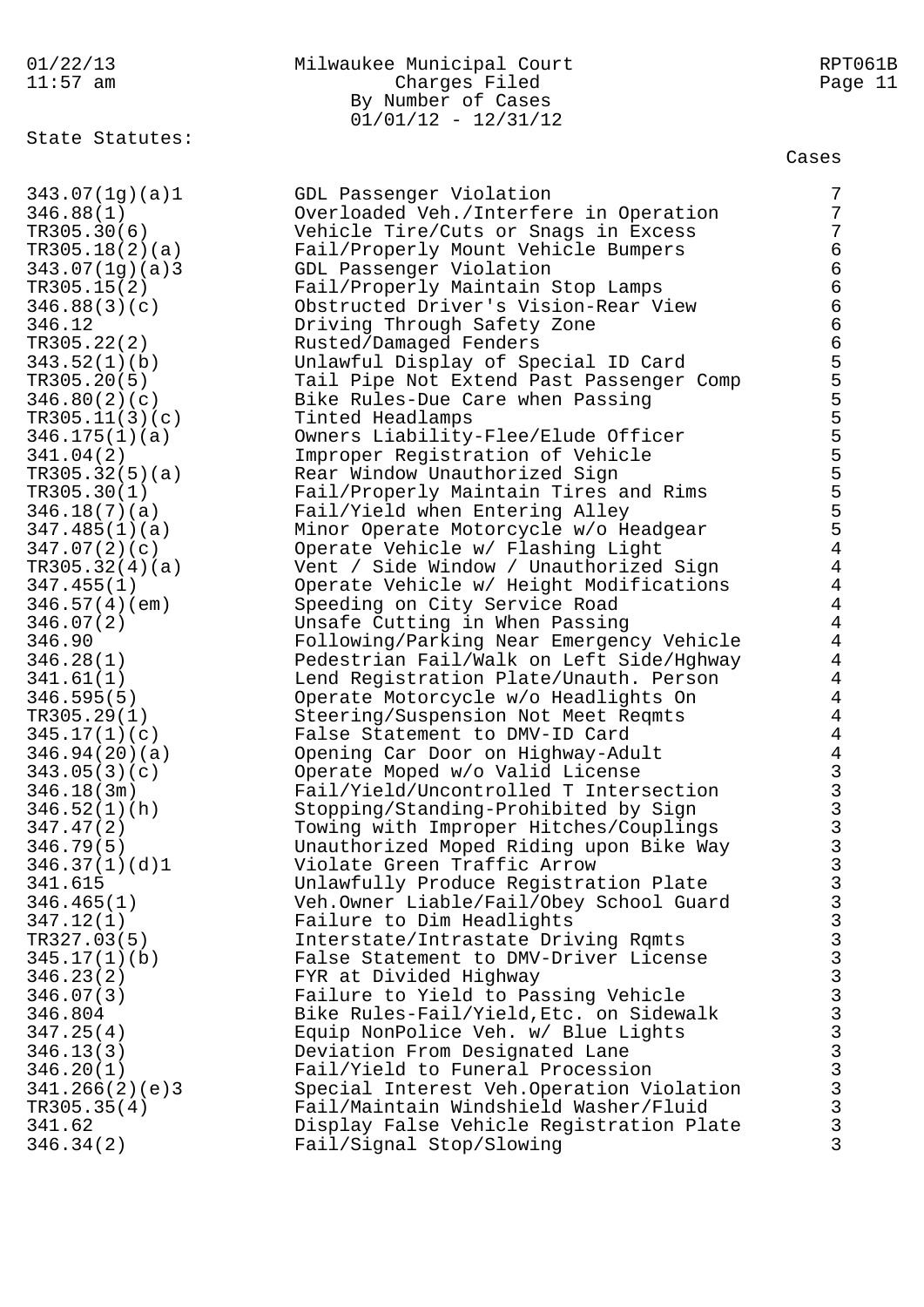# 01/22/13 Milwaukee Municipal Court RPT061B 11:57 am Charges Filed Page 12 Charges Filed<br>By Number of Cases 01/01/12 - 12/31/12

State Statutes:

Cases

344.64(2) Knowingly Forge/Alter Proof of Insurance 3 TR305.35(2)(a) Windshield Wiper Not Function 2 346.46(2m) Fail/Obey School Crossing Guard 2 346.803(2) Bike Rules-Fail/Ride/Right Side/Bike Way 2 346.20(2) Drive b/t Funeral Procession Vehicles 2 TR325.02(1) Fed Motor Carrier Regs (Veh Markings) 2 346.455 Fail/Stop for Fire Truck at Fire Station 2 346.31(3)(c) Improper Left Turn/Completion 2 347.36(3) Fail/Maintain Veh.Brakes/Working Order 2 TR325.02(6) Vehicle Equipment Violations-Group 2 2 346.47(2) Fail/Stop at Intersecting Alley 2 341.15(2) Improperly Attached License Plates 2 346.44(2) Driving Through/Around RR Crossing Gate 2 347.06(3) Unclean/Defective Lights or Reflectors 2 346.31(3)(a) Improper Left Turn/Approach 2 110.05(2) Human Service Vehicle Inspection Reqd 2 TR305.28(1) Fail/Maintain Vehicle Speedometer 2 TR305.27(4) Fail/Maintain Safety Belts 2 TR305.24(3) Fail/Improper Fuel Tank Cap 2 346.38(1) Pedestrian Signal Violation 1 TR305.16(2) Fail/Properly Maintain Tail Lamps 1 TR305.11(3)(a) Illegal Number of Headlamps 1 346.05(3) Failure of Slower Vehicle to Keep Right 1 TR305.20(8) Air Pollution Control Equip Not Function 1 23.33(4)(d) The ATV-Operation on Roadway 1 342.16(1)(a) Dealer Submit Title for Resale Car 1 346.935 Drink Open Intoxicants in MV 1 TR305.21(3) Vehicle Body Raised Above Frame 1 TR305.19(2)(b) Hood Has Protrusion Over 3 Inches 1 341.07(2) Operate Unregistered Motor Truck/Tractor 1 347.486(3) No Functioning Muffler on Motorcycle 1 346.31(4) Improper Left Turn/On 3-Lane Highway 1 346.39(2) Fail/Slow for Flashing Yellow Signal 1 348.09(1) Operating with Load Projecting on Sides 1 348.17(1) Violation of Special Weight Limits 1 346.80(4) Bike Rules-Ride Where Prohibited by Sign 1 TR305.51(3)(b) Lining/Pad/Drum/Rotor Worn 1 347.20(2) No Flag on Projecting Load by Day 1 341.625(1) Fraudulent Use of Special Plates 1 TR305.19(3) Trunk Lid Open Position No Oversize Load 1 TR325.02(5) Therstate Hours of Service, Etc. TR305.26(4) Thadequate Mirror(s) 1 346.57(4)(c) Speeding in Pedestrian Safety Zone 1 341.55(3) Car Transporter Misuse/RegistrationPlate 1 346.09(4) Passing Vehicle Indicating Left Turn 1 TR305.12(2) Fail/Properly Maintain Parking Lamps 1 347.455(4) Operate Illegally Modified Vehicle 1 343.07(1g)(d)2 GDL Hours of Darkness Violation 1 346.57(4)(d) Speeding in Alley 1 346.48(1) Fail/Stop for Unloading School Bus 1 346.70(2) Duty/Report Accident (Report Req'mt) 1 TR305.30(5) Vehicle Tires of Differing Size/Construc 1